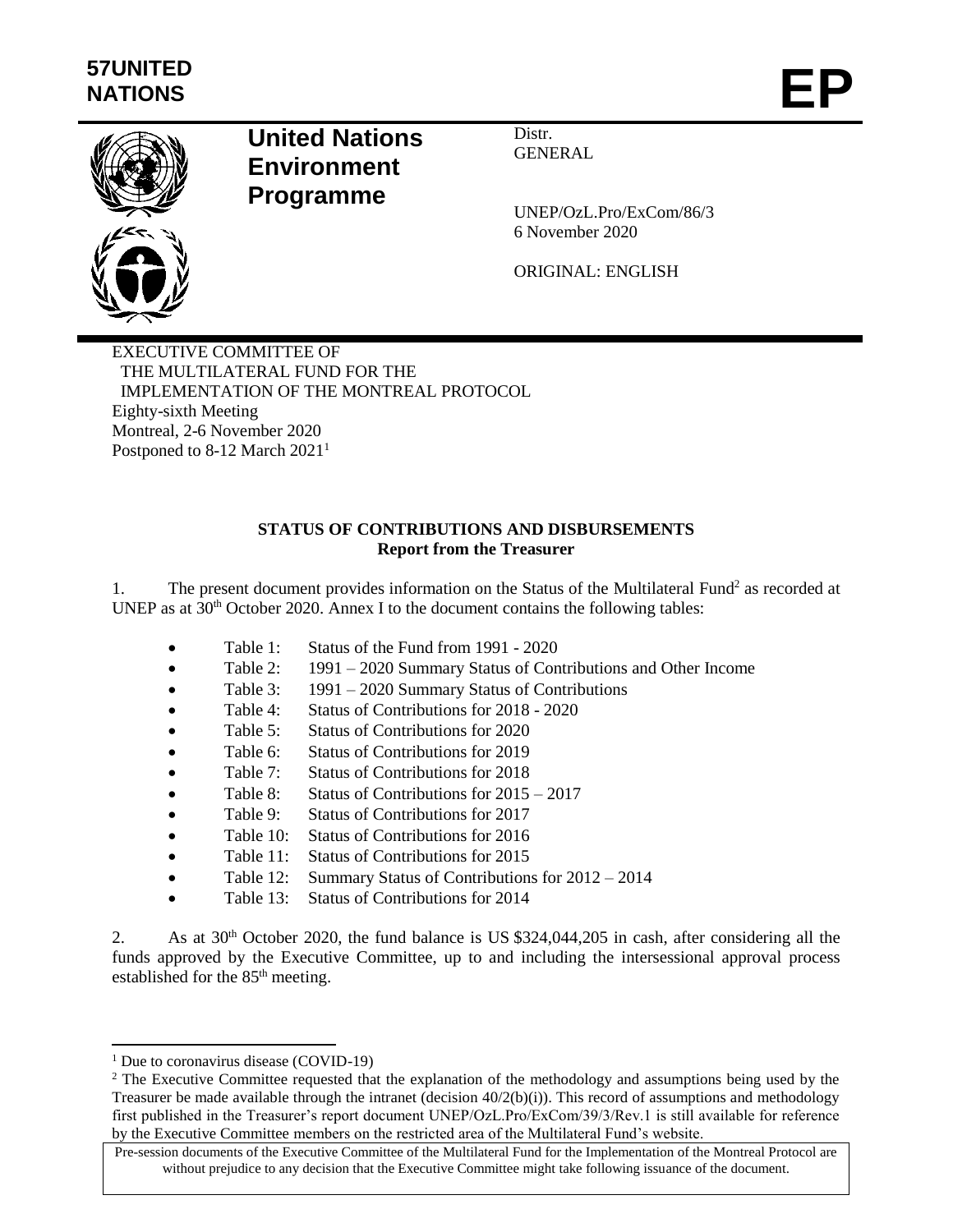3. Forty Parties have paid their 2020 contributions either in full or partially, representing 96.2 per cent of payments against the total 2020 pledges, and 97.2 per cent of the triennium pledges.<sup>3</sup>

4. Information on the fixed-exchange-rate-mechanism (FERM) <sup>4</sup> has been updated and reflects a loss due to the FERM of US \$30,221,227 since its inception, which is lower than the US \$32,842,029 reported to the  $85<sup>th</sup>$  meeting.

# **Actions on outstanding contributions**

5. In January and end of October 2020, the Treasurer dispatched invoices to all non-Article 5 Parties for their 2020 contributions to the Fund, as well as reminders to Parties with outstanding pledges,<sup>5</sup> where applicable.

6. As a follow up to paragraph  $6(c)$  of document UNEP/OzL.Pro/ExCom/85/3,<sup>6</sup> the Chief Officer held a virtual meeting with the Government of Israel to further discuss its outstanding contributions and explain the option of bilateral cooperation available under the Fund to contributing Parties for settling their contributions. The Secretariat offered a follow-up session to explain assumption and methodology used by the Treasurer in recording assessed and bilateral contributions.

# **Reconciliation of bilateral contribution records**

7. The Treasurer and the Secretariat are reviewing the funding amounts of bilateral contributions recorded in the status of the Fund with those in the Secretariat's inventory of approved projects, as balances from completed or cancelled projects under bilateral cooperation were returned years after the project had been approved. During this process, the Treasurer thoroughly reviewed the invoices sent to bilateral contributing Parties, the actual amounts paid (in cash) to the Fund, and the actual net amount paid as bilateral contribution (after considering balances returned). As a result, adjustments have been made to the status of contributions and disbursements contained in the present document for few non-Article 5 countries<sup>7</sup> that traditionally make their payment in full to the Fund and subsequently request the services of the Treasurer to make a cash transfer of the amount of their bilateral contribution to one of the implementing agencies that will implement the project on their behalf. The adjustment made by the Treasurer did not impact on the net contribution by the non-Article 5 countries concerned; however, it resulted in an additional cash contribution to the Fund and a reduction (in the same amount) of the bilateral contributions. At the time of issuing the present document, the review for a few other Parties<sup>8</sup> could not be concluded. Therefore, the Treasurer will inform the Executive Committee on the outcome of the review when concluded.

# **Recommendations**

l

8. The Executive Committee may wish:

<sup>&</sup>lt;sup>3</sup> In response to decision 41/2, the list of outstanding contributions for certain countries with economies in transition will be available upon request.

<sup>4</sup> A total of 14 Parties opted to use the FERM for the 2018-2020 triennium in accordance with decision 81/1(b).

 $<sup>5</sup>$  In response to decisions XI/6 paragraph 7 (urging Parties to strive to pay their contributions as early in the calendar</sup> year as possible); XVII/41 paragraph 5 (urging Parties to pay their contributions to the Fund in full and as early as possible); and XVI/37 (urging some Parties that have never paid their contributions to the Fund or have done so at an amount inferior to their contribution to do as soon as possible).

<sup>&</sup>lt;sup>6</sup> To request the Chief Officer and the Treasurer to continue following up with Parties that had outstanding contributions for one triennium or more and to report back at the 86<sup>th</sup> meeting.

<sup>&</sup>lt;sup>7</sup> Czech Republic (US \$10,637), Germany (US \$10,099), Japan (US \$582,046) and Sweden (US \$25)

<sup>8</sup> Canada, Finland, France, Portugal and Spain.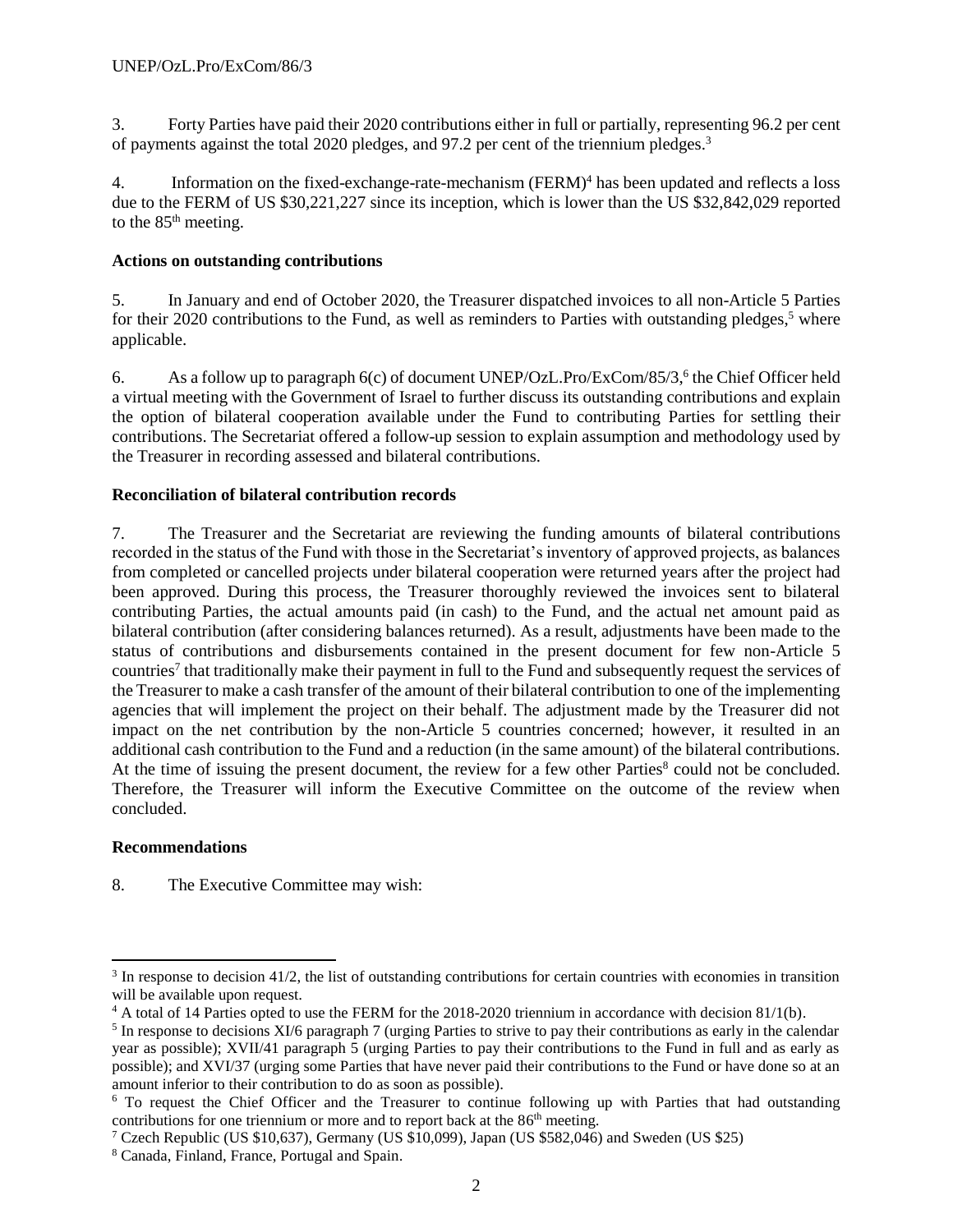- (a) To note the report of the Treasurer on the status of contributions and disbursements, contained in Annex I to the present document;
- (b) To urge all Parties to pay their contributions to the Multilateral Fund in full and as early as possible;
- (c) To request the Chief Officer and the Treasurer to continue following up with Parties that had outstanding contributions for one triennium or more, and to report back at the 87<sup>th</sup> meeting;
- (d) To note the adjustments in the bilateral contribution by the Czech Republic, Germany, Japan and Sweden, resulting from a reconciliation exercise among invoices, payments and the Secretariat inventory of approved projects, included in Annex I to the present document; and
- (e) To request the Treasurer in cooperation with the Secretariat to finalize the review of the amounts of the bilateral contribution by Canada, Finland, France, Portugal and Spain recorded in the Fund, and to report back at the 87<sup>th</sup> meeting.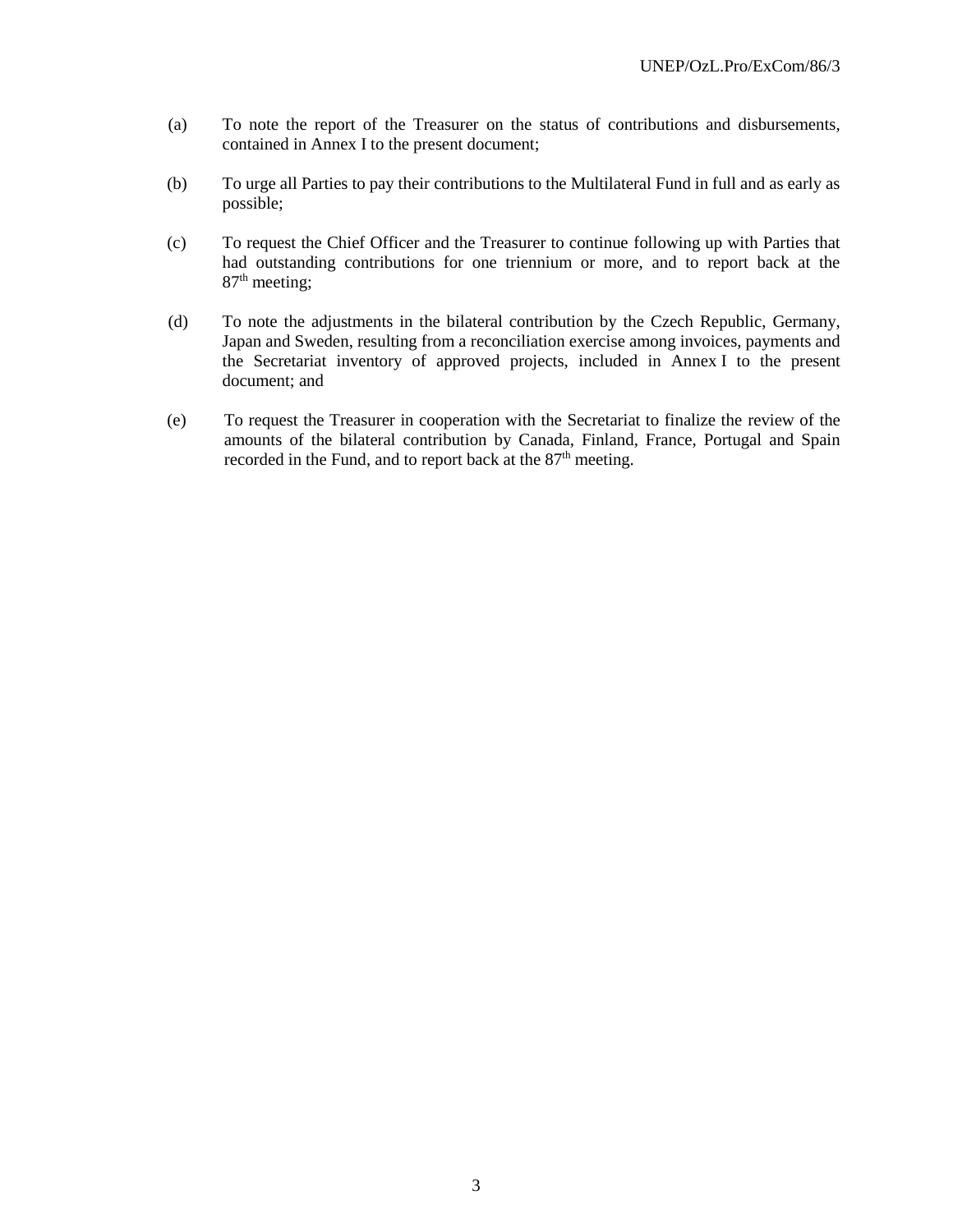#### TRUST FUND FOR THE MULTILATERAL FUND FOR THE IMPLEMENTATION OF THE MONTREAL PROTOCOL

#### **TABLE 1 : STATUS OF THE FUND FROM 1991-2020 (IN US DOLLARS)**

#### As at 30/10/2020

| <b>INCOME</b>                                              |                                |               |
|------------------------------------------------------------|--------------------------------|---------------|
| Contributions received:                                    |                                |               |
| Cash payments including note encashments                   |                                | 3,815,611,937 |
| Promissory notes held                                      |                                |               |
| <b>Bilateral</b> cooperation                               |                                | 174,480,940   |
| Interest earned *                                          |                                | 238,274,864   |
| Additional income from loans and other sources             |                                | $\theta$      |
| Miscellaneous income                                       |                                | 21,841,581    |
|                                                            |                                |               |
| <b>Total Income</b>                                        |                                | 4,250,209,322 |
| <b>ALLOCATIONS** AND PROVISIONS</b>                        |                                |               |
| <b>UNDP</b>                                                | 962,245,160                    |               |
| <b>UNEP</b>                                                | 359,936,359                    |               |
| <b>UNIDO</b>                                               | 962,694,392                    |               |
| World Bank                                                 | 1,277,299,993                  |               |
| Unspecified projects                                       |                                |               |
|                                                            |                                |               |
| Less Adjustments                                           |                                |               |
| Total allocations to implementing agencies                 |                                | 3,562,175,904 |
| Secretariat and Executive Committee costs (1991-2022)      |                                |               |
| includes provision for staff contracts into 2022           |                                | 143,648,075   |
| Treasury fees (2003-2022)                                  |                                | 10,056,982    |
| Monitoring and Evaluation costs (1999-2020)                |                                | 3,777,433     |
| Technical Audit costs (1998-2010)                          |                                | 1,699,806     |
| Information Strategy costs (2003-2004)                     |                                |               |
| includes provision for Network maintenance costs for 2004  |                                | 104,750       |
| <b>Bilateral</b> cooperation                               |                                | 174,480,940   |
| Provision for fixed-exchange-rate mechanism's fluctuations |                                |               |
| losses/(gains) in value                                    |                                | 30,221,227    |
| <b>Total allocations and provisions</b>                    |                                | 3,926,165,117 |
|                                                            |                                |               |
| Cash***                                                    |                                | 324,044,205   |
| <b>Promissory Notes:</b>                                   |                                |               |
|                                                            |                                |               |
|                                                            |                                |               |
|                                                            |                                |               |
|                                                            |                                |               |
| 2020                                                       | $\mathbf{0}$<br>$\overline{0}$ |               |
| Unscheduled                                                |                                |               |
|                                                            |                                |               |
| BALANCE AVAILABLE FOR NEW ALLOCATIONS                      |                                | 324,044,205   |

\* Includes interest amount US \$1,356,199 earned by FECO/MEP/(China).

\*\* Amounts reflect net approvals for which resources are transferred to Implementing Agencies. The Secretariat budget reflects actual costs as per the final 2018 accounts of the Fund and approved amounts for 2019 - 2022.

\*\*\* US \$4,296,185 is excess of return over allocation for the World Bank to be offset from the intersessional approval process established for 86<sup>th</sup> meeting and beyond.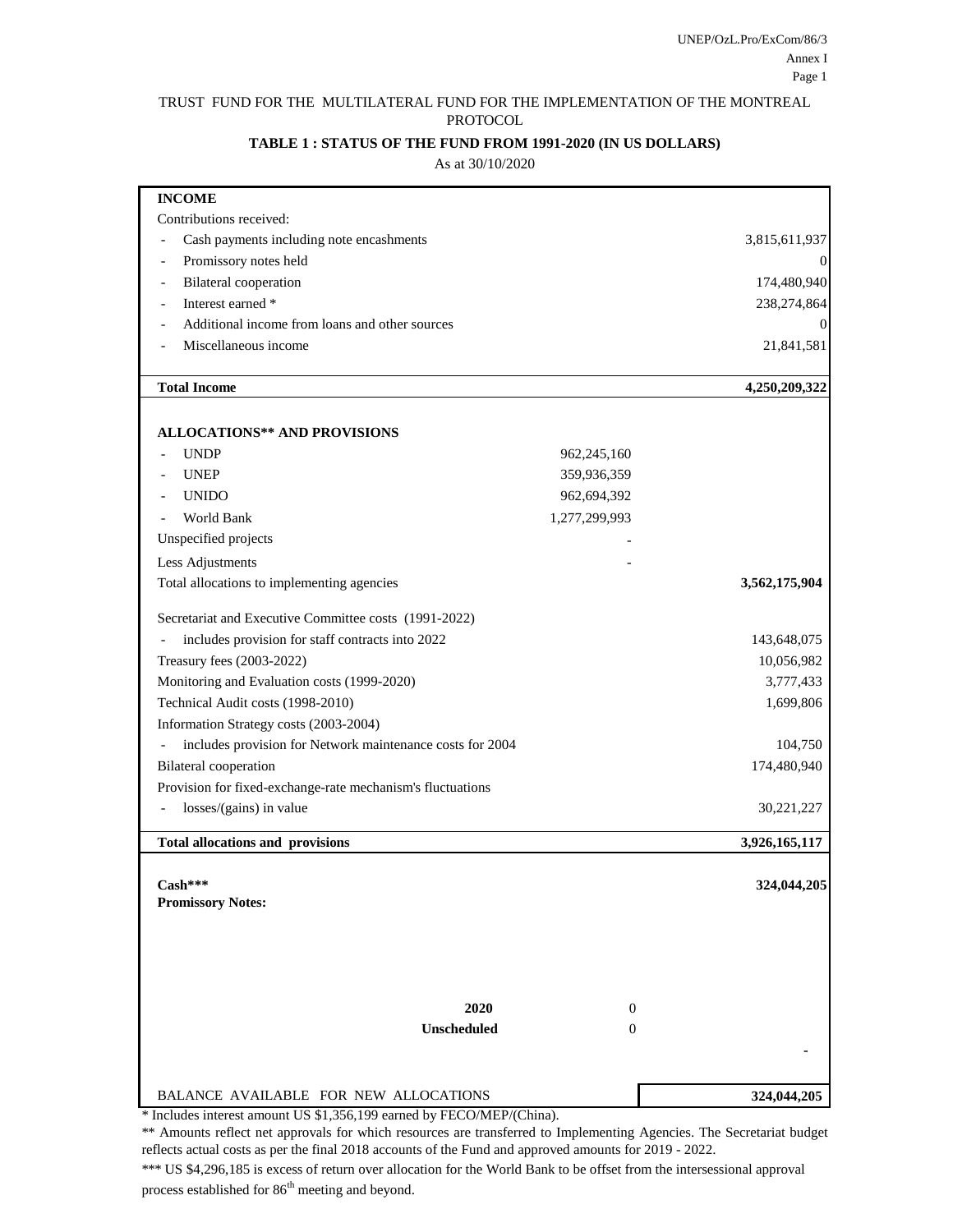#### TRUST FUND FOR THE MULTILATERAL FUND FOR THE IMPLEMENTATION OF THE MONTREAL PROTOCOL

**TABLE 2 : 1991 - 2020 SUMMARY STATUS OF CONTRIBUTIONS AND OTHER INCOME (US\$)**

BALANCE AVAILABLE FOR NEW ALLOCATIONS

As at 30/10/2020

| <b>Description</b>                                                                         | 1991-1993   | 1994-1996     | 1997-1999   | 2000-2002   | 2003-2005      | 2006-2008   | 2009-2011    | 2012-2014   | 2015-2017     | 2018-2020   | 1991-2020     |
|--------------------------------------------------------------------------------------------|-------------|---------------|-------------|-------------|----------------|-------------|--------------|-------------|---------------|-------------|---------------|
| Pledged contributions                                                                      | 235,029,241 | 424,841,347   | 472,567,009 | 440,000,001 | 474,000,001    | 368,028,480 | 399,640,706  | 396,815,725 | 436,198,530   | 497,448,199 | 4,144,569,240 |
| Cash payments/received                                                                     | 206,611,034 | 381, 555, 255 | 418,560,776 | 406,691,739 | 420,886,941    | 339,230,114 | 376,672,425  | 377,461,743 | 414,661,000   | 473,280,910 | 3,815,611,937 |
| <b>Bilateral</b> assistance                                                                | 4,366,255   | 11,909,814    | 21,242,271  | 22,591,332  | 44,683,341     | 19,667,208  | 14, 157, 286 | 11,522,964  | 14, 171, 114  | 10,169,355  | 174,480,940   |
| Promissory notes                                                                           |             |               |             |             | $\overline{0}$ | (0)         | $\Omega$     | (0)         | $\Omega$      |             | $\theta$      |
| <b>Total payments</b>                                                                      | 210,977,289 | 393,465,069   | 439,803,048 | 429,283,071 | 465,570,282    | 358,897,322 | 390,829,712  | 388,984,707 | 428,832,114   | 483,450,264 | 3,990,092,877 |
| Disputed contributions                                                                     |             | 8,098,267     |             |             |                | 32,471,642  | 405,792      | 3,477,910   | 1,301,470     | 2,551,799   | 48,306,880    |
| Outstanding pledges                                                                        | 24,051,952  | 31,376,278    | 32,763,961  | 10,716,930  | 8,429,719      | 9,131,159   | 8,810,995    | 7,831,018   | 7,366,416     | 13,997,935  | 154,476,362   |
| Payments % age to pledges                                                                  | 89.77%      | 92.61%        | 93.07%      | 97.56%      | 98.22%         | 97.52%      | 97.80%       | 98.03%      | 98.31%        | 97.19%      | 96.27%        |
|                                                                                            |             |               |             |             |                |             |              |             |               |             |               |
| <b>Interest earned</b>                                                                     | 5,323,644   | 28,525,733    | 44,685,516  | 53,946,601  | 19,374,449     | 43,537,814  | 10,544,631   | 6,615,053   | 8,836,637     | 16,884,786  | 238,274,864   |
|                                                                                            |             |               |             |             |                |             |              |             |               |             |               |
| <b>Miscellaneous income</b>                                                                | 1,442,103   | 1,297,366     | 1,223,598   | 1,125,282   | 1,386,177      | 3,377,184   | 3,547,653    | 5,804,410   | 1,782,834     | 854,973     | 21,841,581    |
|                                                                                            |             |               |             |             |                |             |              |             |               |             |               |
| <b>TOTAL INCOME</b>                                                                        | 217,743,036 | 423,288,168   | 485,712,161 | 484,354,955 | 486,330,908    | 405,812,320 | 404,921,996  | 401.404.170 | 439,451,585   | 501,190,024 | 4,250,209,322 |
| <b>Accumulated figures</b>                                                                 | 1991-1993   | 1994-1996     | 1997-1999   | 2000-2002   | 2003-2005      | 2006-2008   | 2009-2011    | 2012-2014   | 2015-2017     | 2018-2020   | 1991-2020     |
| Total pledges                                                                              | 235,029,241 | 424,841,347   | 472,567,009 | 440,000,001 | 474,000,001    | 368,028,480 | 399,640,706  | 396,815,725 | 436,198,530   | 497,448,199 | 4,144,569,240 |
| Total payments                                                                             | 210,977,289 | 393,465,069   | 439,803,048 | 429,283,071 | 465,570,282    | 358,897,322 | 390,829,712  | 388,984,707 | 428,832,114   | 483,450,264 | 3,990,092,877 |
| Payments % age to pledges                                                                  | 89.77%      | 92.61%        | 93.07%      | 97.56%      | 98.22%         | 97.52%      | 97.80%       | 98.03%      | 98.31%        | 97.19%      | 96.27%        |
| Total income                                                                               | 217,743,036 | 423,288,168   | 485,712,161 | 484,354,955 | 486,330,908    | 405,812,320 | 404,921,996  | 401,404,170 | 439, 451, 585 | 501,190,024 | 4,250,209,322 |
| Total outstanding contributions                                                            | 24,051,952  | 31,376,278    | 32,763,961  | 10,716,930  | 8,429,719      | 9,131,159   | 8,810,995    | 7,831,018   | 7,366,416     | 13,997,935  | 154,476,362   |
| As % to total pledges                                                                      | 10.23%      | 7.39%         | 6.93%       | 2.44%       | 1.78%          | 2.48%       | 2.20%        | 1.97%       | 1.69%         | 2.81%       | 3.73%         |
| Outstanding contributions for certain<br>Countries with Economies in Transition<br>(CEITs) | 24,051,952  | 31,376,278    | 32,763,961  | 9,811,798   | 7,511,984      | 5,940,206   | 6,211,155    | 5,000,737   | 1,115,572     | 3,929,335   | 127,712,979   |
| CEITs' outstandings % age to pledges                                                       | 10.23%      | 7.39%         | 6.93%       | 2.23%       | 1.58%          | 1.61%       | 1.55%        | 1.26%       | 0.26%         |             | 3.08%         |

PS: CEITs are Azerbaijan, Belarus, Bulgaria, Czech Republic, Estonia, Hungary, Latvia, Lithuania, Poland, Russian Federation, Slovakia, Slovenia, Tajikistan, Ukraine and Uzbekistan, including Turkmenistan up to 2004 as per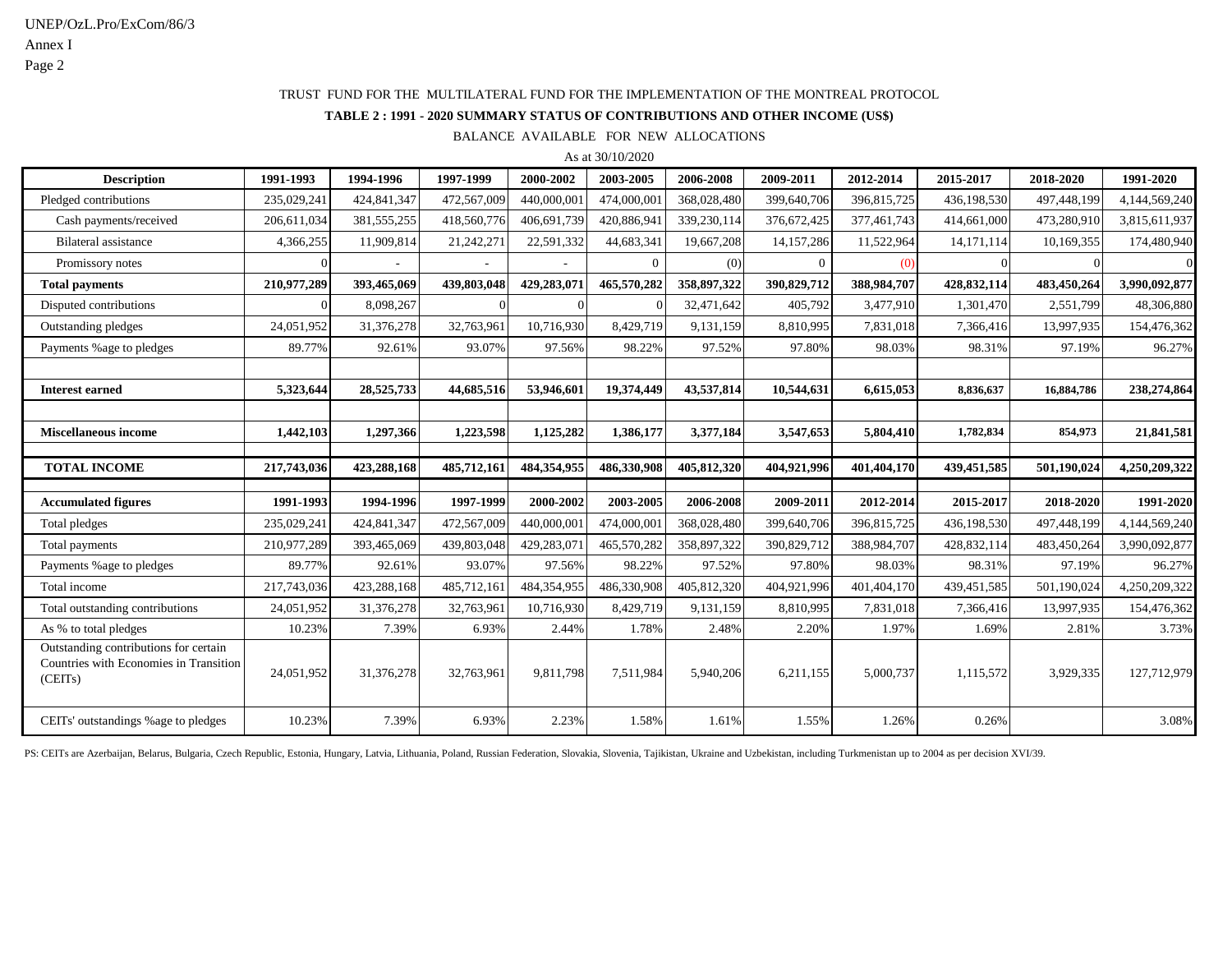#### TRUST FUND FOR THE MULTILATERAL FUND FOR THE IMPLEMENTATION OF THE MONTREAL PROTOCOL **TABLE 3 : 1991-2020 Summary Status of Contributions (US\$)**

As at 30/10/2020

| Party                           | <b>Agreed Contributions</b> | <b>Cash Payments</b> | <b>Bilateral Assistance</b> | <b>Promissory Notes</b>              | Outstanding<br><b>Contributions</b> | Exchange (Gain)/Loss.<br>NB:Negative amount =<br>Gain |
|---------------------------------|-----------------------------|----------------------|-----------------------------|--------------------------------------|-------------------------------------|-------------------------------------------------------|
| Andorra                         | 164,488                     | 164,488              |                             | $\Omega$                             | $\mathbf{0}$                        |                                                       |
| Australia*                      | 93,993,098                  | 92,382,190           | 1,610,907                   | $\boldsymbol{0}$                     | $\boldsymbol{0}$                    | 3,744,079                                             |
| Austria                         | 44,445,051                  | 44,313,261           | 131,790                     | $\bf{0}$                             | $\mathbf{0}$                        | 292,517                                               |
| Azerbaijan                      | 1,666,395                   | 311,683              | $\mathbf 0$                 | $\overline{0}$                       | 1,354,712                           |                                                       |
| Belarus                         | 3,834,988                   | 685,682              | $\mathcal{L}$               | $\bf{0}$                             | 3,149,306                           |                                                       |
| Belgium                         | 55,181,048                  | 55,181,049           | $\overline{0}$              | $\overline{0}$                       |                                     | 2,307,848                                             |
| Bulgaria                        | 2,068,810                   | 2,068,810            | $\overline{0}$              | $\mathbf{0}$                         | $\overline{0}$                      |                                                       |
| Canada®                         | 155,851,704                 | 145,044,37           | 10,807,333                  | $\mathbf{0}$                         | $\mathcal{L}$                       | $-396.25$                                             |
| Croatia                         | 1,677,155                   | 1,677,155            | C                           | $\boldsymbol{0}$                     | -0                                  | 158,056                                               |
| Cyprus                          | 1,402,528                   | 1,402,528            | $\mathbf{C}$                | $\mathbf{0}$                         | $\overline{0}$                      | 55,419                                                |
| Czech Republic                  | 14,785,475                  | 14,508,542           | 276,933                     | $\mathbf{0}$                         | $\mathbf{0}$                        | 726,085                                               |
| Denmark                         | 36,630,061                  | 36,469,008           | 161,053                     | $\mathbf 0$                          | $\mathbf{0}$                        | 61,023                                                |
| Estonia                         | 1,004,990                   | 1,004,990            | $\mathbf{C}$                | $\mathbf 0$                          | $\overline{0}$                      | 55,232                                                |
| Finland                         | 28,626,776                  | 28,227,618           | 399,158                     | $\mathbf 0$                          | $\overline{0}$                      | $-67,13$                                              |
| France                          | 317,054,514                 | 300,154,823          | 16,899,691                  | $\boldsymbol{0}$                     | $\overline{0}$                      | $-5,055,719$                                          |
| Germany                         | 445,874,691                 | 370,142,597          | 73,009,678                  | $-0$                                 | 2,722,417                           | 7,029,524                                             |
| Greece                          | 26,432,727                  | 16,652,913           | $\mathbf 0$                 | $\overline{0}$                       | 9,779,814                           | $-1,340,447$                                          |
| Holy See                        | 18,666                      | 18,666               | $\mathbf{C}$                | $\bf{0}$                             | $\mathbf 0$                         |                                                       |
| Hungary                         | 9,624,231                   | 9,577,737            | 46,494                      | $\overline{0}$                       | $\overline{0}$                      | $-76.25$                                              |
| Iceland                         | 1,659,567                   | 1,659,567            | C                           | $\boldsymbol{0}$                     | $\bf{0}$                            | 51,218                                                |
| Ireland                         | 17,017,630                  | 17,017,630           | $\mathbf{C}$                | $\overline{0}$                       | $\mathbf{C}$                        | 927,058                                               |
| Israel                          | 19,179,221                  | 3,824,671            | 70,453                      | $\bf{0}$                             | 15,284,097                          |                                                       |
| Italy                           | 249,371,526                 | 230,566,795          | 18,804,731                  | $\overline{0}$                       | $\overline{a}$                      | 7,500,611                                             |
| Japan                           | 758,606,808                 | 739,128,835          | 19,257,760                  | $\overline{0}$                       | 220,213                             |                                                       |
| Kazakhstan                      | 2,306,516                   | 2,306,516            | $\sqrt{ }$                  | $\overline{0}$                       |                                     |                                                       |
| Kuwait                          | 286,549                     | 286,549              | $\boldsymbol{0}$            | $\overline{0}$                       | $\bf{0}$                            |                                                       |
| Latvia                          | 1,336,831                   | 1,336,830            | $\boldsymbol{0}$            | $\mathbf{0}$                         | $\overline{0}$                      | $-2,483$                                              |
| Liechtenstein                   | 427,333                     | 427,333              | $\overline{0}$              | $\mathbf{0}$                         | $\overline{0}$                      | $\mathbf{C}$                                          |
| Lithuania                       | 2,057,463                   | 1,564,494            | $\overline{0}$              | $\mathbf{0}$                         | 492,968                             |                                                       |
| Luxembourg                      | 3,921,317                   | 3,921,317            | $\boldsymbol{0}$            | $\overline{0}$                       |                                     | 15,647                                                |
| Malta                           | 485,539                     | 332,205              | $\mathbf{C}$                | $\mathbf{0}$                         | 153,334                             | 15,485                                                |
| Monaco                          | 351,239                     | 351,239              | $\boldsymbol{0}$            | $\boldsymbol{0}$                     | $\boldsymbol{0}$                    | $-57$                                                 |
| Netherlands                     | 87,730,952                  | 87,730,951           | $\boldsymbol{0}$            | $\boldsymbol{0}$                     | $\boldsymbol{0}$                    |                                                       |
| New Zealand                     | 13,066,581                  | 13,066,580           | $\boldsymbol{0}$            | $\boldsymbol{0}$                     | $\boldsymbol{0}$                    | 511,866                                               |
| Norway                          | 37,571,342                  | 37,571,341           | $\boldsymbol{0}$            | $\boldsymbol{0}$                     | $\boldsymbol{0}$                    | 2,020,927                                             |
| Panama                          | 16,915                      | 16,915               | $\sqrt{2}$                  | $\boldsymbol{0}$                     | $\overline{0}$                      |                                                       |
| Poland                          | 26,125,545                  | 26,012,545           | 113,000                     | $\overline{0}$                       | $\overline{0}$                      | 1,129,253                                             |
| Portugal                        | 21,365,524                  | 21,317,591           | 47.935                      | $\overline{0}$                       | $\cdot$                             | 198,973                                               |
| Romania                         | 4,104,470                   | 4,104,460            | $\mathbf{C}$                | $\bf{0}$                             | 10                                  |                                                       |
| <b>Russian Federation</b>       | 151,376,735                 | 42,911,441           | 666,676                     | $\bf{0}$                             | 107,798,618                         | 6,576,265                                             |
| San Marino                      | 67,731                      | 67,731               | $\mathbf{C}$                | $\boldsymbol{0}$                     | $\boldsymbol{0}$                    | 3,429                                                 |
| Singapore                       | 531,221                     | 459,245              | 71,976                      | $\boldsymbol{0}$                     | $\Omega$                            | 207,776                                               |
| Slovak Republic                 | 5,387,403                   | 5,370,881            | 16,523<br>$\sqrt{ }$        | $\boldsymbol{0}$                     |                                     |                                                       |
| Slovenia                        | 3,172,277                   | 2,960,610            |                             | $\bf{0}$                             | 211,667                             |                                                       |
| South Africa                    | 3,793,691                   | 3,763,69             | 30,000                      | $\boldsymbol{0}$                     | $\overline{(\ }$<br>$\epsilon$      | 2,921,016                                             |
| Spain                           | 136,951,449                 | 130,512,348          | 6,439,101<br>1,574,328      | $\boldsymbol{0}$<br>$\boldsymbol{0}$ | 2,409,333                           | 920,904                                               |
| Sweden                          | 56,131,797                  | 52,148,136           |                             |                                      |                                     | $-1,847,29$                                           |
| Switzerland                     | 61,872,733                  | 59,959,502           | 1,913,230<br>$\sqrt{ }$     | $\boldsymbol{0}$                     |                                     |                                                       |
| Tajikistan                      | 164,899                     | 49,086               | $\overline{0}$              | $\boldsymbol{0}$<br>$\boldsymbol{0}$ | 115,813                             | $\mathbf{C}$                                          |
| Turkmenistan**<br>Ukraine       | 293,245<br>11,040,359       | 5,764<br>1,303,750   | $\overline{0}$              | $\bf{0}$                             | 287,481<br>9,736,609                |                                                       |
| <b>United Arab Emirates</b>     | 559,639                     | 559,639              | $\mathbf{0}$                | $\mathbf 0$                          | $\mathbf 0$                         |                                                       |
| <b>United Kingdom</b>           | 288,936,881                 | 288,371,881          | 565,000                     | $\mathbf 0$                          | ÷ť                                  | 1,577,170                                             |
| <b>United States of America</b> | 935,956,340                 | 914,389,150          | 21,567,191                  | $\overline{0}$                       |                                     |                                                       |
| Uzbekistan                      | 1,006,574                   | 246,606              | $\mathbf{0}$                | $\bf{0}$                             | 759,968                             |                                                       |
| <b>SUB-TOTAL</b>                | 4,144,569,240               | 3,815,611,937        | 174,480,940                 | ć,                                   | 154,476,362                         | 30,221,227                                            |
| Disputed Contributions***       | 48,306,880                  | $\overline{0}$       | $\mathbf{0}$                | $\bf{0}$                             | 48,306,880                          |                                                       |
| <b>TOTAL</b>                    | 4,192,876,120               | 3,815,611,937        | 174,480,940                 | $\bf{0}$                             | 202,783,243                         |                                                       |

NB: (\*) The bilateral assistance recorded for Australia and Canada was adjusted following approvals at the 39<sup>th</sup> meeting and taking into consideration a reconciliation carried out by<br>the Secretariat through the progress r

(\*\*) In accordance with decisions VL/5 and XVL/39 of the meeting of the Parties to the Montreal Protocol, Turkmenistan has been reclassified as operating under Article 5 in 2004<br>and therefore its contribution of US \$5,764

(\*\*\*) Amount netted off from outstanding contributions and are shown here for records only.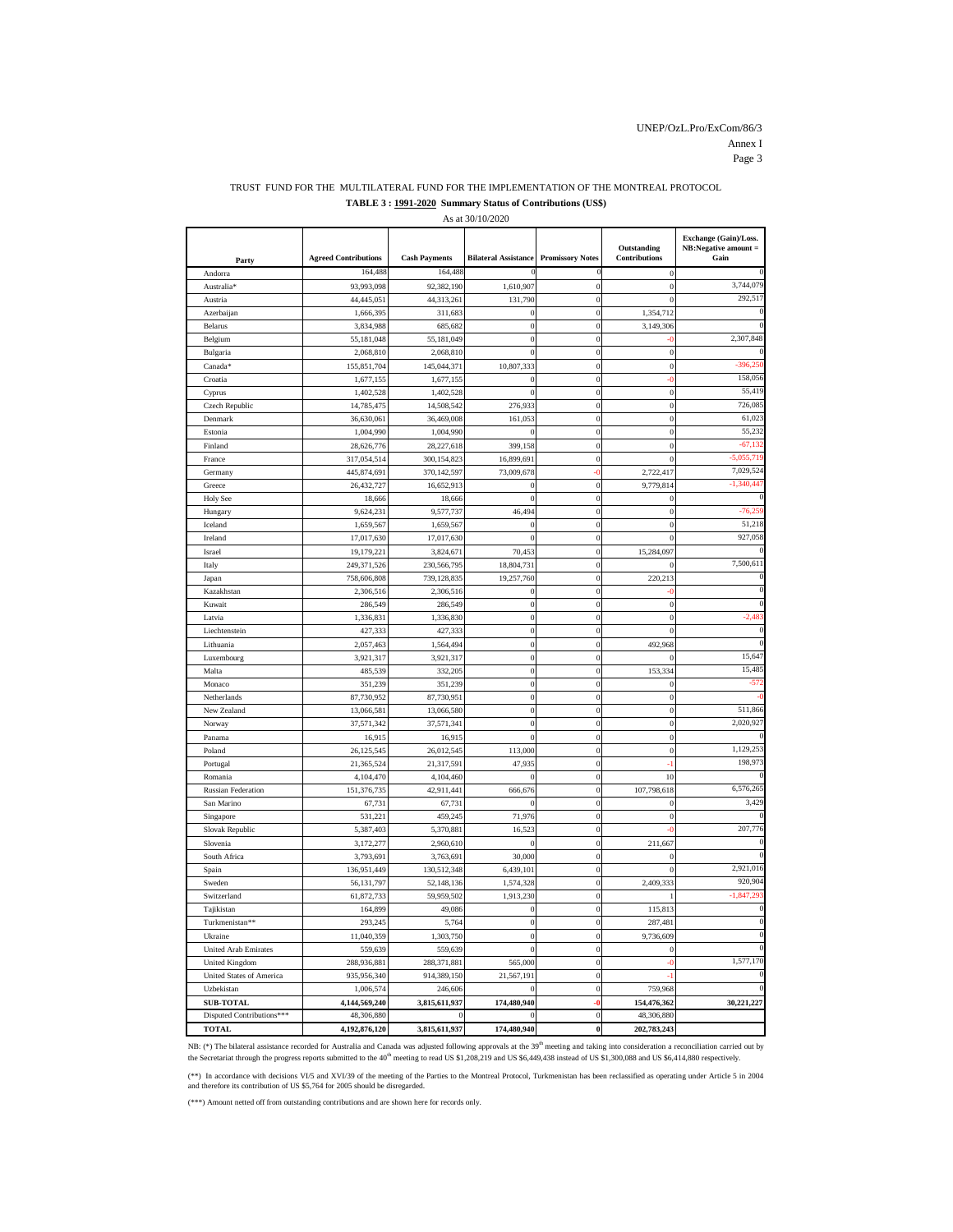#### TRUST FUND FOR THE MULTILATERAL FUND FOR THE IMPLEMENTATION OF THE MONTREAL PROTOCOL **TABLE 4 : Status of Contributions for 2018-2020 (US\$)**

| As at 30/10/2020          |                             |                      |                                       |                         |                                  |  |  |
|---------------------------|-----------------------------|----------------------|---------------------------------------|-------------------------|----------------------------------|--|--|
| Party                     | <b>Agreed Contributions</b> | <b>Cash Payments</b> | <b>Bilateral</b><br><b>Assistance</b> | <b>Promissory Notes</b> | <b>Outstanding Contributions</b> |  |  |
| Andorra                   | 45,501                      | 45,501               | $\overline{0}$                        | $\boldsymbol{0}$        | $\bf{0}$                         |  |  |
| Australia                 | 17,669,001                  | 17,669,001           | $\overline{0}$                        | $\mathbf{0}$            | $\mathbf{0}$                     |  |  |
| Austria                   | 5,443,500                   | 5,443,500            | $\boldsymbol{0}$                      | $\boldsymbol{0}$        | $\boldsymbol{0}$                 |  |  |
| Azerbaijan                | 453,501                     | $\mathbf{0}$         | $\boldsymbol{0}$                      | $\mathbf{0}$            | 453,501                          |  |  |
| <b>Belarus</b>            | 423,501                     | 359,334              | $\overline{0}$                        | $\mathbf{0}$            | 64,167                           |  |  |
| Belgium                   | 6,690,999                   | 6,690,999            | $\boldsymbol{0}$                      | $\boldsymbol{0}$        | $\boldsymbol{0}$                 |  |  |
| Bulgaria                  | 339,999                     | 339,999              | $\overline{0}$                        | $\mathbf{0}$            | $\mathbf{0}$                     |  |  |
| Canada                    | 22,083,999                  | 21,029,237           | 1,054,762                             | $\overline{0}$          | $-0$                             |  |  |
| Croatia                   | 748,500                     | 748,500              | $\boldsymbol{0}$                      | $\mathbf{0}$            | $\mathbf{0}$                     |  |  |
| Cyprus                    | 324.999                     | 324,999              | $\boldsymbol{0}$                      | $\mathbf{0}$            | $\mathbf{0}$                     |  |  |
| Czech Republic            | 2,601,000                   | 2,601,000            | $\mathbf{0}$                          | $\mathbf{0}$            | $\mathbf{0}$                     |  |  |
| Denmark                   | 4,415,499                   | 4,415,499            | $\overline{0}$                        | $\mathbf{0}$            | $\bf{0}$                         |  |  |
| Estonia                   | 287,499                     | 287,499              | $\overline{0}$                        | $\mathbf{0}$            | $\mathbf{0}$                     |  |  |
| Finland                   | 3,447,501                   | 3,447,501            | $\boldsymbol{0}$                      | $\mathbf{0}$            | $\mathbf{0}$                     |  |  |
| France                    | 36,736,500                  | 36,596,945           | 139,555                               | $\mathbf{0}$            | $\mathbf{0}$                     |  |  |
| Germany                   | 48,303,999                  | 38,952,612           | 6,569,848                             | $\mathbf{0}$            | 2,781,540                        |  |  |
| Greece                    | 3,561,000                   | $\Omega$             | $\mathbf{0}$                          | $\mathbf{0}$            | 3,561,000                        |  |  |
| Holy See                  | 7,500                       | 7,500                | $\overline{0}$                        | $\boldsymbol{0}$        | $\mathbf 0$                      |  |  |
| Hungary                   | 1,217,001                   | 1,217,001            | $\overline{0}$                        | $\overline{0}$          | $\boldsymbol{0}$                 |  |  |
| Iceland                   | 174,000                     | 174,000              | $\boldsymbol{0}$                      | $\boldsymbol{0}$        | $\bf{0}$                         |  |  |
| Ireland                   | 2,532,999                   | 2,532,999            | $\boldsymbol{0}$                      | $\mathbf{0}$            | $\mathbf{0}$                     |  |  |
| Israel                    | 3,251,001                   | $\Omega$             | $\Omega$                              | $\mathbf{0}$            | 3,251,001                        |  |  |
| Italy                     | 28,336,500                  | 27,399,738           | 936,762                               | $\mathbf{0}$            | $\mathbf{0}$                     |  |  |
| Japan                     | 71,890,118                  | 71,394,205           | 275,697                               | $\mathbf{0}$            | 220,216                          |  |  |
| Kazakhstan                | 1,443,999                   | 1,443,999            | $\boldsymbol{0}$                      | $\mathbf{0}$            | $\mathbf{0}$                     |  |  |
| Latvia                    | 378,000                     | 378,000              | $\boldsymbol{0}$                      | $\mathbf{0}$            | $\mathbf{0}$                     |  |  |
| Liechtenstein             | 53,001                      | 53,001               | $\boldsymbol{0}$                      | $\mathbf{0}$            | $\boldsymbol{0}$                 |  |  |
| Lithuania                 | 544,500                     | 544,500              | $\boldsymbol{0}$                      | $\mathbf{0}$            | $\boldsymbol{0}$                 |  |  |
| Luxembourg                | 483,999                     | 483,999              | $\boldsymbol{0}$                      | $\mathbf{0}$            | $\bf{0}$                         |  |  |
| Malta                     | 120,999                     | $\theta$             | $\overline{0}$                        | $\overline{0}$          | 120,999                          |  |  |
| Monaco                    | 75,501                      | 75,501               | $\boldsymbol{0}$                      | $\mathbf{0}$            | $\bf{0}$                         |  |  |
| Netherlands               | 11,204,499                  | 11,204,499           | $\overline{0}$                        | $\mathbf{0}$            | $\mathbf{0}$                     |  |  |
| New Zealand               | 2,025,999                   | 2,025,999            | $\mathbf{0}$                          | $\overline{0}$          | $\boldsymbol{0}$                 |  |  |
| Norway                    | 6,419,001                   | 6,419,001            | $\mathbf{0}$                          | $\mathbf{0}$            | $\bf{0}$                         |  |  |
| Poland                    | 6,358,500                   | 6,358,500            | $\overline{0}$                        | $\mathbf{0}$            | $\mathbf{0}$                     |  |  |
| Portugal                  | 2,963,499                   | 2,963,499            | $\boldsymbol{0}$                      | $\mathbf{0}$            | $\mathbf{0}$                     |  |  |
| Romania                   | 1,391,001                   | 1,390,991            | $\mathbf{0}$                          | $\mathbf{0}$            | 10                               |  |  |
| Russian Federation        | 23,346,999                  | 23,346,999           | $\mathbf{0}$                          | $\mathbf{0}$            | $\boldsymbol{0}$                 |  |  |
| San Marino                | 22,500                      | 22,500               | 0                                     | 0                       | $\Omega$                         |  |  |
| Slovak Republic           | 1,209,501                   | 1,209,501            | $\mathbf{0}$                          | $\boldsymbol{0}$        | $\mathbf{0}$                     |  |  |
| Slovenia                  | 635,001                     | 423,334              | $\mathbf{0}$                          | $\overline{0}$          | 211,667                          |  |  |
| Spain                     | 18,470,499                  | 17,277,768           | 1,192,731                             | $\boldsymbol{0}$        | $\mathbf{0}$                     |  |  |
| Sweden                    | 7,227,999                   | 4,818,666            | $\boldsymbol{0}$                      | $\boldsymbol{0}$        | 2,409,333                        |  |  |
| Switzerland               | 8,619,000                   | 8,619,000            | $\boldsymbol{0}$                      | $\boldsymbol{0}$        | $\boldsymbol{0}$                 |  |  |
| Tajikistan                | 30,000                      | $\boldsymbol{0}$     | $\boldsymbol{0}$                      | $\boldsymbol{0}$        | 30,000                           |  |  |
| Ukraine                   | 778,500                     | $\mathbf{0}$         | $\boldsymbol{0}$                      | $\mathbf{0}$            | 778,500                          |  |  |
| United Kingdom            | 33,742,500                  | 33,742,500           | $\boldsymbol{0}$                      | $\mathbf{0}$            | $\boldsymbol{0}$                 |  |  |
| United States of America  | 108,743,585                 | 108,743,585          | $\boldsymbol{0}$                      | $\boldsymbol{0}$        | $\mathbf{0}$                     |  |  |
| Uzbekistan                | 174,000                     | 58,000               | $\overline{0}$                        | $\boldsymbol{0}$        | 116,000                          |  |  |
| <b>TOTAL</b>              | 497,448,199                 | 473,280,910          | 10,169,355                            | $\bf{0}$                | 13,997,935                       |  |  |
| Disputed Contributions(*) | 2,551,799                   | $\mathbf{0}$         | $\Omega$                              | $\boldsymbol{0}$        | 2,551,799                        |  |  |
| <b>TOTAL</b>              | 499,999,998                 | 473,280,910          | 10,169,355                            | $\boldsymbol{0}$        | 16,549,734                       |  |  |

(\*)Additional amount on disputed contribution relating to Japan (US \$1,295,383) and the United States of America (US \$1,256,416)

| <b>CEITs</b> | 39,843,501 | 25.01<br>$. + 166$<br>$-914$<br>JJ.J1<br>- - |  | 335<br>2.00C<br><i>- 1.333</i><br>$ -$ |
|--------------|------------|----------------------------------------------|--|----------------------------------------|
|              |            |                                              |  |                                        |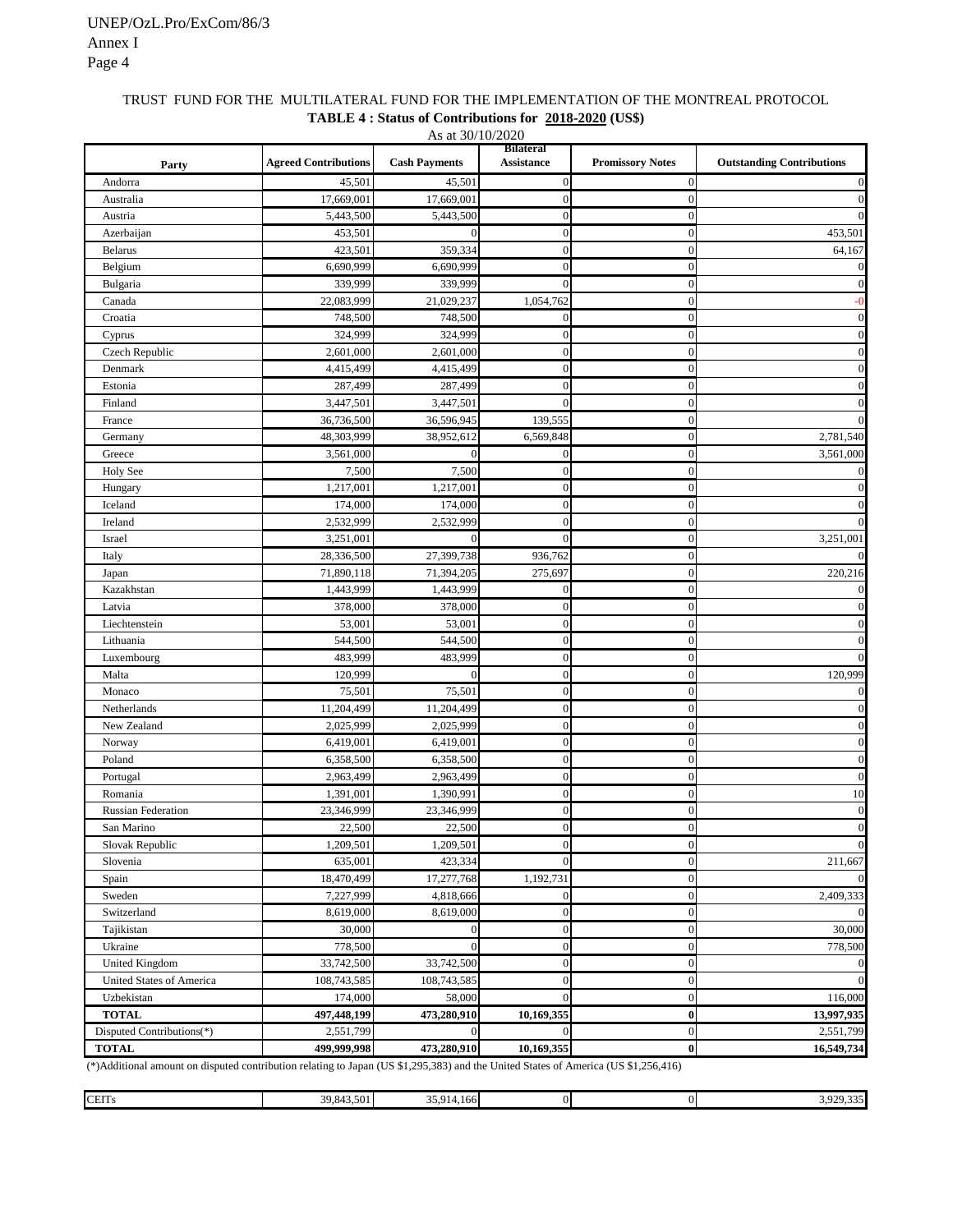# IST FUND FOR THE MULTILATERAL FUND FOR THE IMPLEMENTATION OF THE MONTREAL PROTOC **TABLE 5 : Status of Contributions for 2020 (US\$)**

|                                                                                            |                                       | As at 30/10/2020     |                                       |                                   |                                  |
|--------------------------------------------------------------------------------------------|---------------------------------------|----------------------|---------------------------------------|-----------------------------------|----------------------------------|
| Party                                                                                      | <b>Agreed</b><br><b>Contributions</b> | <b>Cash Payments</b> | <b>Bilateral</b><br><b>Assistance</b> | <b>Promissory</b><br><b>Notes</b> | <b>Outstanding Contributions</b> |
| Andorra                                                                                    | 15,167                                | 15,167               |                                       |                                   | $\theta$                         |
| Australia                                                                                  | 5,889,667                             | 5,889,667            |                                       |                                   | $\theta$                         |
| Austria                                                                                    | 1,814,500                             | 1,814,500            |                                       |                                   |                                  |
| Azerbaijan                                                                                 | 151,167                               |                      |                                       |                                   | 151,167                          |
| <b>Belarus</b>                                                                             | 141,167                               | 141,167              |                                       |                                   |                                  |
| Belgium                                                                                    | 2,230,333                             | 2,230,333            |                                       |                                   | $\theta$                         |
| Bulgaria                                                                                   | 113,333                               | 113,333              |                                       |                                   | $\theta$                         |
| Canada                                                                                     | 7,361,333                             | 6,936,571            | 424,762                               |                                   | $\boldsymbol{0}$                 |
| Croatia                                                                                    | 249,500                               | 249,500              |                                       |                                   | $\mathbf{0}$                     |
| Cyprus                                                                                     | 108,333                               | 108,333              |                                       |                                   | $\theta$                         |
| Czech Republic                                                                             | 867,000                               | 867,000              |                                       |                                   | $\mathbf{0}$                     |
| Denmark                                                                                    | 1,471,833                             | 1,471,833            |                                       |                                   | $\mathbf{0}$                     |
| Estonia                                                                                    | 95,833                                | 95,833               |                                       |                                   | $\boldsymbol{0}$                 |
| Finland                                                                                    | 1,149,167                             | 1,149,167            |                                       |                                   | $\theta$                         |
| France                                                                                     | 12,245,500                            | 12,218,945           | 26,555                                |                                   | $\Omega$                         |
| Germany                                                                                    | 16,101,333                            | 12,913,708           | 101,135                               |                                   | 3,086,490                        |
| Greece                                                                                     | 1,187,000                             |                      |                                       |                                   | 1,187,000                        |
| <b>Holy See</b>                                                                            | 2,500                                 | 2,500                |                                       |                                   |                                  |
| Hungary                                                                                    | 405,667                               | 405,667              |                                       |                                   | $\theta$                         |
| Iceland                                                                                    | 58,000                                | 58,000               |                                       |                                   | $\theta$                         |
| Ireland                                                                                    | 844,333                               | 844,333              |                                       |                                   | $\Omega$                         |
| Israel                                                                                     | 1,083,667                             |                      |                                       |                                   | 1,083,667                        |
| Italy                                                                                      | 9,445,500                             | 9,445,500            |                                       |                                   |                                  |
| Japan                                                                                      | 24,395,167                            | 24,174,951           |                                       |                                   | 220,216                          |
| Kazakhstan                                                                                 | 481,333                               | 481,333              |                                       |                                   | $\theta$                         |
| Latvia                                                                                     | 126,000                               | 126,000              |                                       |                                   | $\theta$                         |
| Liechtenstein                                                                              | 17,667                                | 17,667               |                                       |                                   | $\theta$                         |
| Lithuania                                                                                  | 181,500                               | 181,500              |                                       |                                   | $\theta$                         |
| Luxembourg                                                                                 | 161,333                               | 161,333              |                                       |                                   | $\Omega$                         |
| Malta                                                                                      | 40,333                                |                      |                                       |                                   | 40,333                           |
| Monaco                                                                                     | 25,167                                | 25,167               |                                       |                                   | $\mathbf{0}$                     |
| Netherlands                                                                                | 3,734,833                             | 3,734,833            |                                       |                                   | $\theta$                         |
| New Zealand                                                                                | 675,333                               | 675,333              |                                       |                                   | $\mathbf{0}$                     |
| Norway                                                                                     | 2,139,667                             | 2,139,667            |                                       |                                   | $\mathbf{0}$                     |
| Poland                                                                                     | 2,119,500                             | 2,119,500            |                                       |                                   | $\mathbf{0}$                     |
| Portugal                                                                                   | 987,833                               | 987,833              |                                       |                                   | $\boldsymbol{0}$                 |
| Romania                                                                                    | 463,667                               | 463,667              |                                       |                                   | $\boldsymbol{0}$                 |
| <b>Russian Federation</b>                                                                  | 7,782,333                             | 7,782,333            |                                       |                                   | $\boldsymbol{0}$                 |
| San Marino                                                                                 | 7,500                                 | 7,500                |                                       |                                   | $\boldsymbol{0}$                 |
| Slovak Republic                                                                            | 403,167                               | 403,167              |                                       |                                   | $\theta$                         |
| Slovenia                                                                                   | 211,667                               |                      |                                       |                                   | 211,667                          |
| Spain                                                                                      | 6,156,833                             | 6,156,833            |                                       |                                   |                                  |
| Sweden                                                                                     | 2,409,333                             |                      |                                       |                                   | 2,409,333                        |
| Switzerland                                                                                | 2,873,000                             | 2,873,000            |                                       |                                   |                                  |
| Tajikistan                                                                                 | 10,000                                |                      |                                       |                                   | 10,000                           |
| Ukraine                                                                                    | 259,500                               |                      |                                       |                                   | 259,500                          |
| United Kingdom                                                                             | 11,247,500                            | 11,247,500           |                                       |                                   | $\theta$                         |
| United States of America                                                                   | 36,653,423                            | 36,653,423           |                                       |                                   | $\Omega$                         |
| Uzbekistan                                                                                 | 58,000                                |                      |                                       |                                   | 58,000                           |
| <b>TOTAL</b>                                                                               | 166,653,422                           | 157,383,597          | 552,452                               | 0                                 | 8,717,373                        |
| Disputed Contributions(*)                                                                  | 13,244                                |                      |                                       |                                   | 13,244                           |
| <b>TOTAL</b>                                                                               | 166,666,666                           | 157,383,597          | 552,452                               | $\pmb{0}$                         | 8,730,617                        |
| $(*)$ Additional amount on disputed contributions relating to the United States of America |                                       |                      |                                       |                                   |                                  |

| <b>CEITs</b> | 13.281.167<br>__ | 0.22.22<br>1.832.333 | 01 | $\sim$<br>1448.0<br>∼ |
|--------------|------------------|----------------------|----|-----------------------|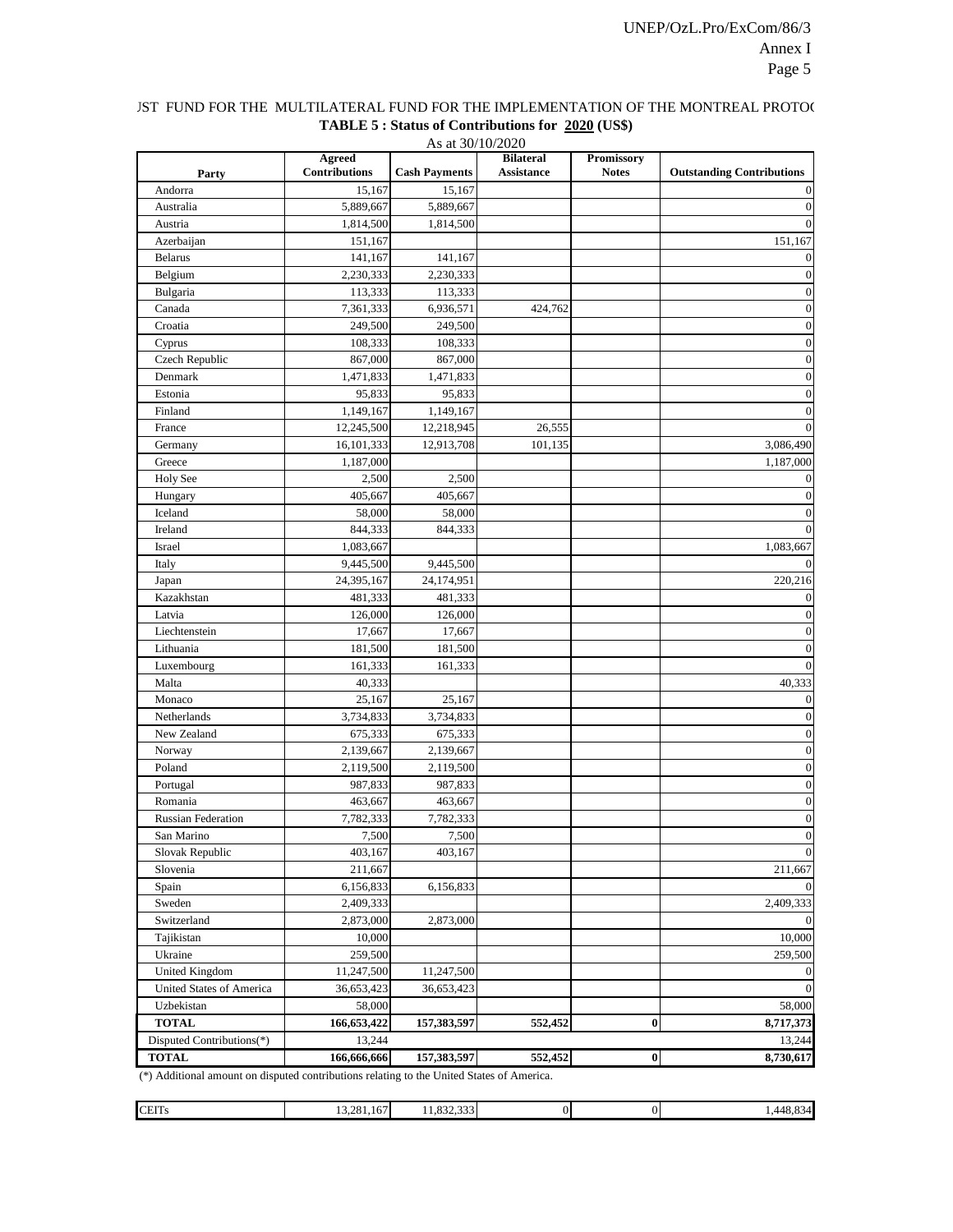## TRUST FUND FOR THE MULTILATERAL FUND FOR THE IMPLEMENTATION OF THE MONTREAL PROTOCOL **TABLE 6 : Status of Contributions for 2019 (US\$)**

| As at 30/10/2020          |                                       |                      |                                |                            |                                  |  |  |
|---------------------------|---------------------------------------|----------------------|--------------------------------|----------------------------|----------------------------------|--|--|
| Party                     | <b>Agreed</b><br><b>Contributions</b> | <b>Cash Payments</b> | <b>Bilateral</b><br>Assistance | Promissory<br><b>Notes</b> | <b>Outstanding Contributions</b> |  |  |
| Andorra                   | 15,167                                | 15,167               |                                |                            | $\boldsymbol{0}$                 |  |  |
| Australia                 | 5,889,667                             | 5,889,667            |                                |                            | $\boldsymbol{0}$                 |  |  |
| Austria                   | 1,814,500                             | 1,814,500            |                                |                            | $\mathbf{0}$                     |  |  |
| Azerbaijan                | 151,167                               |                      |                                |                            | 151,167                          |  |  |
| <b>Belarus</b>            | 141,167                               | 141,167              |                                |                            | $\mathbf{0}$                     |  |  |
| Belgium                   | 2,230,333                             | 2,230,333            |                                |                            | $\boldsymbol{0}$                 |  |  |
| Bulgaria                  | 113,333                               | 113,333              |                                |                            | $\boldsymbol{0}$                 |  |  |
| Canada                    | 7,361,333                             | 7,031,333            | 330,000                        |                            | $\boldsymbol{0}$                 |  |  |
| Croatia                   | 249,500                               | 249,500              |                                |                            | $\boldsymbol{0}$                 |  |  |
| Cyprus                    | 108,333                               | 108,333              |                                |                            | $\boldsymbol{0}$                 |  |  |
| Czech Republic            | 867,000                               | 867,000              |                                |                            | $\boldsymbol{0}$                 |  |  |
| Denmark                   | 1,471,833                             | 1,471,833            |                                |                            | $\boldsymbol{0}$                 |  |  |
| Estonia                   | 95,833                                | 95,833               |                                |                            | $\boldsymbol{0}$                 |  |  |
| Finland                   | 1,149,167                             | 1,149,167            |                                |                            | $\mathbf{0}$                     |  |  |
| France                    | 12,245,500                            | 12,245,500           |                                |                            | $\mathbf{0}$                     |  |  |
| Germany                   | 16,101,333                            | 15,005,907           | 1,400,376                      |                            | $-304.950$                       |  |  |
| Greece                    | 1,187,000                             |                      |                                |                            | 1,187,000                        |  |  |
| Holy See                  | 2,500                                 | 2,500                |                                |                            | $\boldsymbol{0}$                 |  |  |
| Hungary                   | 405,667                               | 405,667              |                                |                            | $\boldsymbol{0}$                 |  |  |
| Iceland                   | 58,000                                | 58,000               |                                |                            | $\boldsymbol{0}$                 |  |  |
| Ireland                   | 844,333                               | 844,333              |                                |                            | $\mathbf{0}$                     |  |  |
| Israel                    | 1,083,667                             |                      |                                |                            | 1,083,667                        |  |  |
|                           |                                       | 8,880,500            | 565,000                        |                            |                                  |  |  |
| Italy                     | 9,445,500                             |                      |                                |                            | $\boldsymbol{0}$                 |  |  |
| Japan                     | 24,395,167                            | 24,209,870           | 185,297                        |                            | $\boldsymbol{0}$                 |  |  |
| Kazakhstan                | 481,333                               | 481,333              |                                |                            | $\boldsymbol{0}$                 |  |  |
| Latvia                    | 126,000                               | 126,000              |                                |                            | $\boldsymbol{0}$                 |  |  |
| Liechtenstein             | 17,667                                | 17,667               |                                |                            | $\boldsymbol{0}$                 |  |  |
| Lithuania                 | 181,500                               | 181,500              |                                |                            | $\boldsymbol{0}$                 |  |  |
| Luxembourg                | 161,333                               | 161,333              |                                |                            | $\boldsymbol{0}$                 |  |  |
| Malta                     | 40,333                                |                      |                                |                            | 40,333                           |  |  |
| Monaco                    | 25,167                                | 25,167               |                                |                            | $\boldsymbol{0}$                 |  |  |
| Netherlands               | 3,734,833                             | 3,734,833            |                                |                            | $\boldsymbol{0}$                 |  |  |
| New Zealand               | 675,333                               | 675,333              |                                |                            | $\boldsymbol{0}$                 |  |  |
| Norway                    | 2,139,667                             | 2,139,667            |                                |                            | $\boldsymbol{0}$                 |  |  |
| Poland                    | 2,119,500                             | 2,119,500            |                                |                            | $\boldsymbol{0}$                 |  |  |
| Portugal                  | 987,833                               | 987,833              |                                |                            | $\boldsymbol{0}$                 |  |  |
| Romania                   | 463,667                               | 463,657              |                                |                            | 10                               |  |  |
| <b>Russian Federation</b> | 7,782,333                             | 7,782,333            |                                |                            | $\boldsymbol{0}$                 |  |  |
| San Marino                | 7,500                                 | 7,500                |                                |                            | $\boldsymbol{0}$                 |  |  |
| Slovak Republic           | 403,167                               | 403,167              |                                |                            | $\boldsymbol{0}$                 |  |  |
| Slovenia                  | 211,667                               | 211,667              |                                |                            | $\boldsymbol{0}$                 |  |  |
| Spain                     | 6,156,833                             | 6,156,833            |                                |                            | $\boldsymbol{0}$                 |  |  |
| Sweden                    | 2,409,333                             | 2,409,333            |                                |                            | $\boldsymbol{0}$                 |  |  |
| Switzerland               | 2,873,000                             | 2,873,000            |                                |                            | $\mathbf{0}$                     |  |  |
| Tajikistan                | 10,000                                |                      |                                |                            | 10,000                           |  |  |
| Ukraine                   | 259,500                               |                      |                                |                            | 259,500                          |  |  |
| <b>United Kingdom</b>     | 11,247,500                            | 11,247,500           |                                |                            | $\bf{0}$                         |  |  |
| United States of America  | 35,614,904                            | 35,614,904           |                                |                            | $\boldsymbol{0}$                 |  |  |
| Uzbekistan                | 58,000                                | 58,000               |                                |                            | $\boldsymbol{0}$                 |  |  |
| <b>TOTAL</b>              | 165,614,903                           | 160,707,503          | 2,480,673                      | $\boldsymbol{0}$           | 2,426,727                        |  |  |
| Disputed Contributions(*) | 1,051,763                             |                      |                                |                            | 1,051,763                        |  |  |
| <b>TOTAL</b>              | 166,666,666                           | 160,707,503          | 2,480,673                      | $\bf{0}$                   | 3,478,490                        |  |  |
|                           |                                       |                      |                                |                            |                                  |  |  |

| <b>CEITs</b> | 281<br>--<br>$\sim$<br>$-01.167$<br>$  -$ | 12,102,000 |  | 170<br>---- |
|--------------|-------------------------------------------|------------|--|-------------|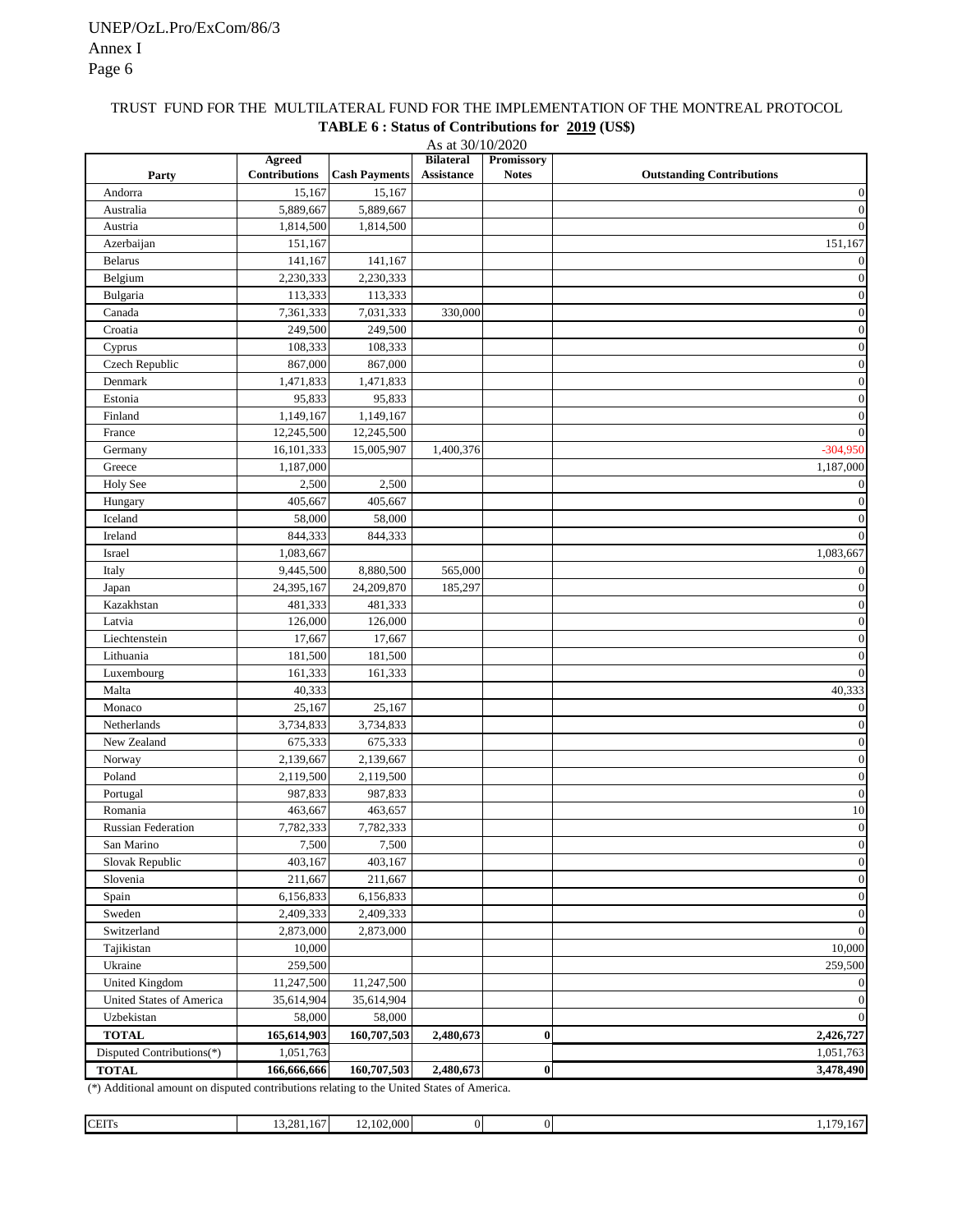#### TRUST FUND FOR THE MULTILATERAL FUND FOR THE IMPLEMENTATION OF THE MONTREAL PROTOCOL **TABLE 7 : Status of Contributions for 2018 (US\$)**

As at 30/10/2020

| Party                     | Agreed<br><b>Contributions</b> | <b>Cash Payments</b> | <b>Bilateral Assistance</b> | <b>Promissory Notes</b> | <b>Outstanding Contributions</b> |
|---------------------------|--------------------------------|----------------------|-----------------------------|-------------------------|----------------------------------|
| Andorra                   | 15,167                         | 15,167               |                             |                         | $\boldsymbol{0}$                 |
| Australia                 | 5,889,667                      | 5,889,667            |                             |                         | $\boldsymbol{0}$                 |
|                           | 1,814,500                      | 1,814,500            |                             |                         | $\mathbf{0}$                     |
| Austria                   | 151,167                        |                      |                             |                         | 151,167                          |
| Azerbaijan                | 141,167                        | 77,000               |                             |                         | 64,167                           |
| <b>Belarus</b>            |                                | 2,230,333            |                             |                         | $\boldsymbol{0}$                 |
| Belgium                   | 2,230,333<br>113,333           | 113,333              |                             |                         | $\boldsymbol{0}$                 |
| Bulgaria                  |                                |                      |                             |                         |                                  |
| Canada                    | 7,361,333<br>249,500           | 7,061,333<br>249,500 | 300,000                     |                         | $-0$<br>$\boldsymbol{0}$         |
| Croatia                   | 108,333                        | 108,333              |                             |                         | $\boldsymbol{0}$                 |
| Cyprus                    |                                | 867,000              |                             |                         | $\boldsymbol{0}$                 |
| Czech Republic            | 867,000<br>1,471,833           | 1,471,833            |                             |                         | $\boldsymbol{0}$                 |
| Denmark                   |                                |                      |                             |                         |                                  |
| Estonia                   | 95,833                         | 95,833               |                             |                         | $\boldsymbol{0}$                 |
| Finland                   | 1,149,167                      | 1,149,167            |                             |                         | $\boldsymbol{0}$                 |
| France                    | 12,245,500                     | 12,132,500           | 113,000                     |                         | $\boldsymbol{0}$                 |
| Germany                   | 16,101,333                     | 11,032,996           | 5,068,337                   |                         | $\mathbf{0}$                     |
| Greece                    | 1,187,000                      |                      |                             |                         | 1,187,000                        |
| <b>Holy See</b>           | 2,500                          | 2,500                |                             |                         | 0                                |
| Hungary                   | 405,667                        | 405,667              |                             |                         | $\boldsymbol{0}$                 |
| Iceland                   | 58,000                         | 58,000               |                             |                         | $\boldsymbol{0}$                 |
| Ireland                   | 844,333                        | 844,333              |                             |                         | $\overline{0}$                   |
| Israel                    | 1,083,667                      |                      |                             |                         | 1,083,667                        |
| Italy                     | 9,445,500                      | 9,073,738            | 371,762                     |                         | 0                                |
| Japan                     | 23,099,784                     | 23,009,384           | 90,400                      |                         | $\boldsymbol{0}$                 |
| Kazakhstan                | 481,333                        | 481,333              |                             |                         | $\boldsymbol{0}$                 |
| Latvia                    | 126,000                        | 126,000              |                             |                         | $\boldsymbol{0}$                 |
| Liechtenstein             | 17,667                         | 17,667               |                             |                         | $\boldsymbol{0}$                 |
| Lithuania                 | 181,500                        | 181,500              |                             |                         | $\boldsymbol{0}$                 |
| Luxembourg                | 161,333                        | 161,333              |                             |                         | $\mathbf{0}$                     |
| Malta                     | 40,333                         |                      |                             |                         | 40,333                           |
| Monaco                    | 25,167                         | 25,167               |                             |                         | $\boldsymbol{0}$                 |
| Netherlands               | 3,734,833                      | 3,734,833            |                             |                         | $\boldsymbol{0}$                 |
| New Zealand               | 675,333                        | 675,333              |                             |                         | $\boldsymbol{0}$                 |
| Norway                    | 2,139,667                      | 2,139,667            |                             |                         | $\boldsymbol{0}$                 |
| Poland                    | 2,119,500                      | 2,119,500            |                             |                         | $\boldsymbol{0}$                 |
| Portugal                  | 987,833                        | 987,833              |                             |                         | $\boldsymbol{0}$                 |
| Romania                   | 463,667                        | 463,667              |                             |                         | $\boldsymbol{0}$                 |
| <b>Russian Federation</b> | 7,782,333                      | 7,782,333            |                             |                         | $\boldsymbol{0}$                 |
| San Marino                | 7,500                          | 7,500                |                             |                         | $\boldsymbol{0}$                 |
| Slovak Republic           | 403,167                        | 403,167              |                             |                         | $\boldsymbol{0}$                 |
| Slovenia                  | 211,667                        | 211,667              |                             |                         | $\boldsymbol{0}$                 |
| Spain                     | 6,156,833                      | 4,964,102            | 1,192,731                   |                         | $\boldsymbol{0}$                 |
| Sweden                    | 2,409,333                      | 2,409,333            |                             |                         | $\boldsymbol{0}$                 |
| Switzerland               | 2,873,000                      | 2,873,000            |                             |                         | $\mathbf{0}$                     |
| Tajikistan                | 10,000                         |                      |                             |                         | 10,000                           |
| Ukraine                   | 259,500                        |                      |                             |                         | 259,500                          |
| <b>United Kingdom</b>     | 11,247,500                     | 11,247,500           |                             |                         | $\mathbf{0}$                     |
| United States of America  | 36,475,258                     | 36,475,258           |                             |                         | $\mathbf{0}$                     |
| Uzbekistan                | 58,000                         |                      |                             |                         | 58,000                           |
| <b>TOTAL</b>              | 165,179,874                    | 155,189,810          | 7,136,230                   | $\bf{0}$                | 2,853,834                        |
| Disputed Contributions(*) | 1,486,792                      |                      |                             |                         | 1,486,792                        |
| <b>TOTAL</b>              | 166,666,666                    | 155,189,810          | 7,136,230                   | $\pmb{0}$               | 4,340,626                        |

(\*) Additional amount on disputed contribution relating to Japan (US \$1,295,383) and the United States of America (US \$191,409)

| <b>CEITs</b> | 13.281.167 | 11.979.833 | D | 1,301,334 |
|--------------|------------|------------|---|-----------|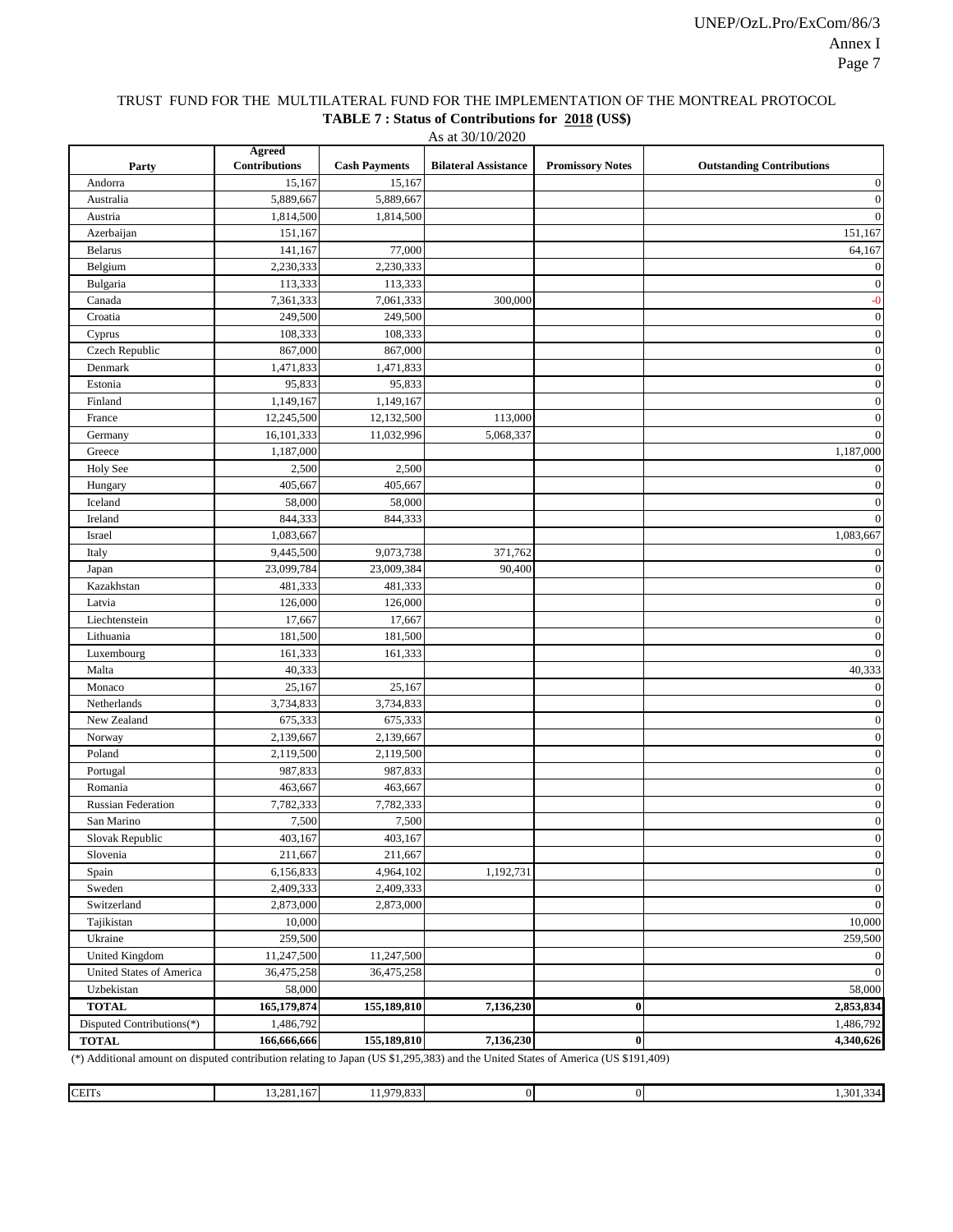# Annex I Page 8 UNEP/OzL.Pro/ExCom/86/3

| Party                     | <b>Agreed Contributions</b> | <b>Cash Payments</b> | <b>Bilateral Assistance</b> | <b>Promissory Notes</b>  | Outstanding<br><b>Contributions</b> |
|---------------------------|-----------------------------|----------------------|-----------------------------|--------------------------|-------------------------------------|
| Andorra                   | 48,504                      | 48,504               | $\boldsymbol{0}$            | $\boldsymbol{0}$         | $\overline{0}$                      |
| Australia                 | 12,574,443                  | 12,574,443           | $\mathbf{0}$                | $\overline{0}$           | $\boldsymbol{0}$                    |
| Austria                   | 4,838,190                   | 4,838,190            | $\mathbf{0}$                | $\mathbf{0}$             | $\theta$                            |
| Azerbaijan                | 242,517                     | $\theta$             | $\boldsymbol{0}$            | $\mathbf{0}$             | 242,517                             |
| <b>Belarus</b>            | 339,522                     | 226,348              | $\boldsymbol{0}$            | $\mathbf{0}$             | 113,174                             |
| Belgium                   | 6,050,769                   | 6,050,769            | $\boldsymbol{0}$            | $\mathbf{0}$             | $\theta$                            |
| Bulgaria                  | 284,955                     | 284,955              | $\mathbf{0}$                | $\overline{0}$           | $\theta$                            |
| Canada                    | 18,091,677                  | 18,091,677           | $\mathbf{0}$                | $\boldsymbol{0}$         | $\mathbf{0}$                        |
| Croatia                   | 763,926                     | 763,926              | $\mathbf{0}$                | $\overline{0}$           | -0                                  |
| Cyprus                    | 284,955                     | 284,955              | $\overline{0}$              | $\boldsymbol{0}$         | $\boldsymbol{0}$                    |
| Czech Republic            | 2,340,276                   | 2,340,276            | $\boldsymbol{0}$            | $\mathbf{0}$             | $\boldsymbol{0}$                    |
| Denmark                   | 4,092,453                   | 4,092,453            | $\boldsymbol{0}$            | $\boldsymbol{0}$         | $\boldsymbol{0}$                    |
| Estonia                   | 242,517                     | 242,517              | $\mathbf{0}$                | $\mathbf{0}$             | $\boldsymbol{0}$                    |
| Finland                   | 3,146,643                   | 3,146,643            | $\mathbf{0}$                | $\overline{0}$           | $\boldsymbol{0}$                    |
| France                    | 33,909,768                  | 32,748,542           | 1,161,226                   | $\boldsymbol{0}$         | -0                                  |
| Germany                   | 43,295,127                  | 34,537,016           | 8,758,111                   | $\overline{\phantom{0}}$ |                                     |
| Greece                    | 3,868,128                   | $\theta$             | $\mathbf{0}$                | $\boldsymbol{0}$         | 3,868,128                           |
| <b>Holy See</b>           | 6,063                       | 6,063                | $\mathbf{0}$                | $\mathbf{0}$             | $\overline{0}$                      |
| Hungary                   | 1,612,731                   | 1,612,731            | $\boldsymbol{0}$            | $\boldsymbol{0}$         | $\boldsymbol{0}$                    |
| Iceland                   | 163,698                     | 163,698              | $\mathbf{0}$                | $\overline{0}$           | $\boldsymbol{0}$                    |
| Ireland                   | 2,534,289                   | 2,534,289            | $\mathbf{0}$                | $\overline{0}$           | $\overline{0}$                      |
| Israel                    | 2,400,906                   | $\boldsymbol{0}$     | $\boldsymbol{0}$            | $\boldsymbol{0}$         | 2,400,906                           |
| Italy                     | 26,967,753                  | 24,877,303           | 2,090,450                   | $\overline{0}$           | $\overline{0}$                      |
| Japan                     | 65,679,333                  | 65,359,260           | 320,073                     | $\mathbf{0}$             | $\boldsymbol{0}$                    |
| Kazakhstan                | 733,611                     | 733,611              | $\boldsymbol{0}$            | $\mathbf{0}$             | $\boldsymbol{0}$                    |
| Latvia                    | 284,955                     | 284,955              | $\boldsymbol{0}$            | $\boldsymbol{0}$         | $\boldsymbol{0}$                    |
| Liechtenstein             | 54,567                      | 54,567               | $\mathbf{0}$                | $\overline{0}$           | $\boldsymbol{0}$                    |
| Lithuania                 | 442,590                     | 442,590              | $\mathbf{0}$                | $\mathbf{0}$             | $\mathbf{0}$                        |
| Luxembourg                | 491,094                     | 491,094              | $\boldsymbol{0}$            | $\mathbf{0}$             | $\boldsymbol{0}$                    |
| Malta                     | 97,005                      | 64,670               | $\boldsymbol{0}$            | $\overline{0}$           | 32,335                              |
| Monaco                    | 72,756                      | 72,756               | $\boldsymbol{0}$            | $\mathbf{0}$             | $\mathbf{0}$                        |
| Netherlands               | 10,028,028                  | 10,028,028           | $\mathbf{0}$                | $\overline{0}$           | $\overline{0}$                      |
| New Zealand               | 1,533,912                   | 1,533,912            | $\boldsymbol{0}$            | $\mathbf{0}$             | $\boldsymbol{0}$                    |
| Norway                    | 5,159,523                   | 5,159,523            | $\boldsymbol{0}$            | $\mathbf{0}$             | $\boldsymbol{0}$                    |
| Poland                    | 5,583,927                   | 5,583,927            | $\mathbf{0}$                | $\mathbf{0}$             | -0                                  |
| Portugal                  | 2,873,811                   | 2,873,811            | $\mathbf{0}$                | $\mathbf{0}$             | $\boldsymbol{0}$                    |
| Romania                   | 1,370,214                   | 1,370,214            | $\mathbf{0}$                | $\boldsymbol{0}$         | $\boldsymbol{0}$                    |
| <b>Russian Federation</b> | 14,781,336                  | 14,114,660           | 666,676                     | $\boldsymbol{0}$         | -0                                  |
| San Marino                | 18,189                      | 18,189               | $\boldsymbol{0}$            | $\boldsymbol{0}$         | $\boldsymbol{0}$                    |
| Slovak Republic           | 1,036,755                   | 1,036,755            | $\boldsymbol{0}$            | $\boldsymbol{0}$         | $-0$                                |
| Slovenia                  | 606,288                     | 606,288              | $\mathbf{0}$                | $\boldsymbol{0}$         | $\boldsymbol{0}$                    |
| Spain                     | 18,024,984                  | 16,850,406           | 1,174,578                   | $\boldsymbol{0}$         | $\boldsymbol{0}$                    |
| Sweden                    | 5,820,378                   | 5,820,378            | $\boldsymbol{0}$            | $\boldsymbol{0}$         | $\overline{0}$                      |
| Switzerland               | 6,347,850                   | 6,347,850            | $\boldsymbol{0}$            | $\boldsymbol{0}$         | $\overline{0}$                      |
| Tajikistan                | 18,189                      | $\boldsymbol{0}$     | $\boldsymbol{0}$            | $\boldsymbol{0}$         | 18,189                              |
| Ukraine                   | 600,227                     | $\overline{0}$       | $\boldsymbol{0}$            | $\boldsymbol{0}$         | 600,227                             |
| United Kingdom            | 31,399,728                  | 31,399,728           | $\boldsymbol{0}$            | $\boldsymbol{0}$         | $\mathbf{0}$                        |
| United States of America  | 94,948,529                  | 94,948,529           | $\boldsymbol{0}$            | $\boldsymbol{0}$         | $-0$                                |
| Uzbekistan                | 90,942                      | $\overline{0}$       | $\mathbf{0}$                | $\mathbf{0}$             | 90,942                              |
| <b>TOTAL</b>              | 436,198,530                 | 414,661,000          | 14,171,114                  | $-0$                     | 7,366,416                           |
| Disputed Contributions(*) | 1,301,470                   | $\Omega$             | $\boldsymbol{0}$            | $\boldsymbol{0}$         | 1,301,470                           |
| <b>TOTAL</b>              | 437,500,000                 | 414,661,000          | 14,171,114                  | $-0$                     | 8,667,886                           |

#### TRUST FUND FOR THE MULTILATERAL FUND FOR THE IMPLEMENTATION OF THE MONTREAL PROTOCOL **TABLE 8 : Status of Contributions for 2015-2017 (US\$)** As at 30/10/2020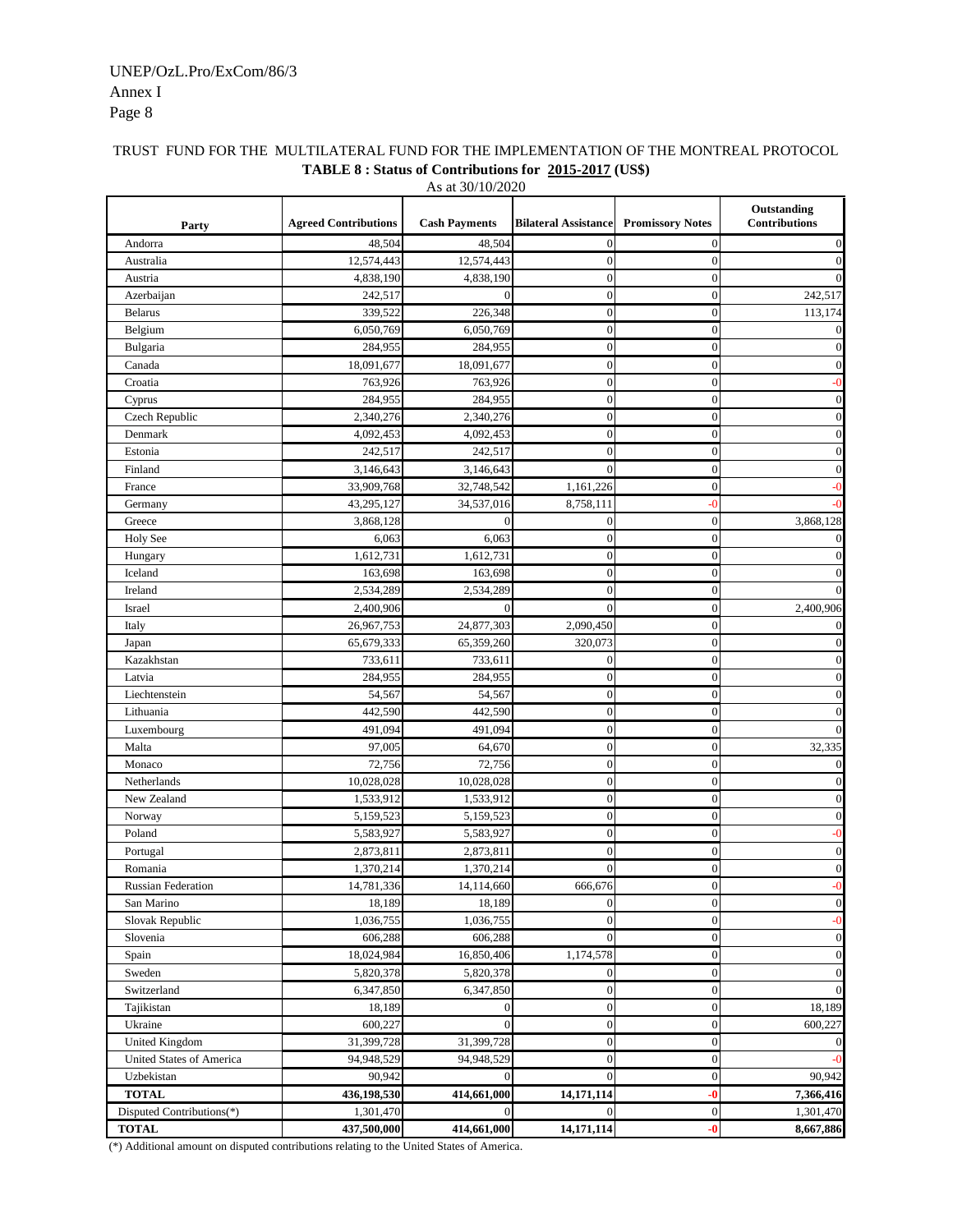## TRUST FUND FOR THE MULTILATERAL FUND FOR THE IMPLEMENTATION OF THE MONTREAL PROTOCOL **TABLE 9 : Status of Contributions for 2017 (US\$)**

As at 30/10/2020

| Party                    | <b>Agreed Contributions</b> | <b>Cash Payments</b> | <b>Bilateral</b><br><b>Assistance</b> | <b>Promissory Notes</b> | <b>Outstanding Contributions</b> |
|--------------------------|-----------------------------|----------------------|---------------------------------------|-------------------------|----------------------------------|
| Andorra                  | 16,168                      | 16,168               |                                       |                         | $\mathbf{0}$                     |
| Australia                | 4,191,481                   | 4,191,481            |                                       |                         | $\boldsymbol{0}$                 |
| Austria                  | 1,612,730                   | 1,612,730            |                                       |                         | $\boldsymbol{0}$                 |
| Azerbaijan               | 80,839                      |                      |                                       |                         | 80,839                           |
| <b>Belarus</b>           | 113,174                     | 113,174              |                                       |                         | $\boldsymbol{0}$                 |
| Belgium                  | 2,016,923                   | 2,016,923            |                                       |                         | $\boldsymbol{0}$                 |
| Bulgaria                 | 94,985                      | 94,985               |                                       |                         | $\boldsymbol{0}$                 |
| Canada                   | 6,030,559                   | 6,030,559            |                                       |                         | $\boldsymbol{0}$                 |
| Croatia                  | 254,642                     | 254,642              |                                       |                         | $\boldsymbol{0}$                 |
| Cyprus                   | 94,985                      | 94,985               |                                       |                         | $\boldsymbol{0}$                 |
| Czech Republic           | 780,092                     | 780,092              |                                       |                         | $\boldsymbol{0}$                 |
| Denmark                  | 1,364,151                   | 1,364,151            |                                       |                         | $\boldsymbol{0}$                 |
| Estonia                  | 80,839                      | 80,839               |                                       |                         | $\boldsymbol{0}$                 |
| Finland                  | 1,048,881                   | 1,048,881            |                                       |                         | $\boldsymbol{0}$                 |
| France                   | 11,303,256                  | 10,472,252           | 831,004                               |                         | $\boldsymbol{0}$                 |
| Germany                  | 14,431,709                  | 12,410,403           | 2,021,306                             | $-0$                    | $-0$                             |
| Greece                   | 1,289,376                   |                      |                                       |                         | 1,289,376                        |
| <b>Holy See</b>          | 2,021                       | 2,021                |                                       |                         | $\boldsymbol{0}$                 |
| Hungary                  | 537,577                     | 537,577              |                                       |                         | $\boldsymbol{0}$                 |
| Iceland                  | 54,566                      | 54,566               |                                       |                         | $\mathbf{0}$                     |
| Ireland                  | 844,763                     | 844,763              |                                       |                         | $\overline{0}$                   |
| Israel                   | 800,302                     |                      |                                       |                         | 800,302                          |
| Italy                    | 8,989,251                   | 8,706,751            | 282,500                               |                         | $\boldsymbol{0}$                 |
| Japan                    | 21,893,111                  | 21,893,111           |                                       |                         | $\boldsymbol{0}$                 |
| Kazakhstan               | 244,537                     | 244,537              |                                       |                         | $\boldsymbol{0}$                 |
| Latvia                   | 94,985                      | 94,985               |                                       |                         | $\boldsymbol{0}$                 |
| Liechtenstein            | 18,189                      | 18,189               |                                       |                         | $\boldsymbol{0}$                 |
| Lithuania                | 147,530                     | 147,530              |                                       |                         | $\mathbf{0}$                     |
| Luxembourg               | 163,698                     | 163,698              |                                       |                         | $\mathbf{0}$                     |
| Malta                    | 32,335                      |                      |                                       |                         | 32,335                           |
| Monaco                   | 24,252                      | 24,252               |                                       |                         | $\boldsymbol{0}$                 |
| Netherlands              | 3,342,676                   | 3,342,676            |                                       |                         | $\boldsymbol{0}$                 |
| New Zealand              | 511,304                     | 511,304              |                                       |                         | $\boldsymbol{0}$                 |
| Norway                   | 1,719,841                   | 1,719,841            |                                       |                         | $\boldsymbol{0}$                 |
| Poland                   | 1,861,309                   | 1,861,309            |                                       |                         | $\boldsymbol{0}$                 |
| Portugal                 | 957,937                     | 957,937              |                                       |                         | $\boldsymbol{0}$                 |
| Romania                  | 456,738                     | 456,738              |                                       |                         | $\boldsymbol{0}$                 |
| Russian Federation       | 4,927,112                   | 4,927,112            |                                       |                         | $\boldsymbol{0}$                 |
| San Marino               | 6,063                       | 6,063                |                                       |                         | $\boldsymbol{0}$                 |
| Slovak Republic          | 345,585                     | 345,585              |                                       |                         | $\boldsymbol{0}$                 |
| Slovenia                 | 202,096                     | 202,096              |                                       |                         | $\overline{0}$                   |
| Spain                    | 6,008,328                   | 6,008,328            |                                       |                         | $\boldsymbol{0}$                 |
| Sweden                   | 1,940,126                   | 1,940,126            |                                       |                         | $\boldsymbol{0}$                 |
| Switzerland              | 2,115,950                   | 2,115,950            |                                       |                         | $\mathbf{0}$                     |
| Tajikistan               | 6,063                       |                      |                                       |                         | 6,063                            |
| Ukraine                  | 200,076                     |                      |                                       |                         | 200,076                          |
| <b>United Kingdom</b>    | 10,466,576                  | 10,466,576           |                                       |                         | $\mathbf{0}$                     |
| United States of America | 32,083,333                  | 32,083,333           |                                       |                         | $\mathbf{0}$                     |
| Uzbekistan               | 30,314                      |                      |                                       |                         | 30,314                           |
| <b>TOTAL</b>             | 145,833,333                 | 140,259,219          | 3,134,810                             | $-0$                    | 2,439,305                        |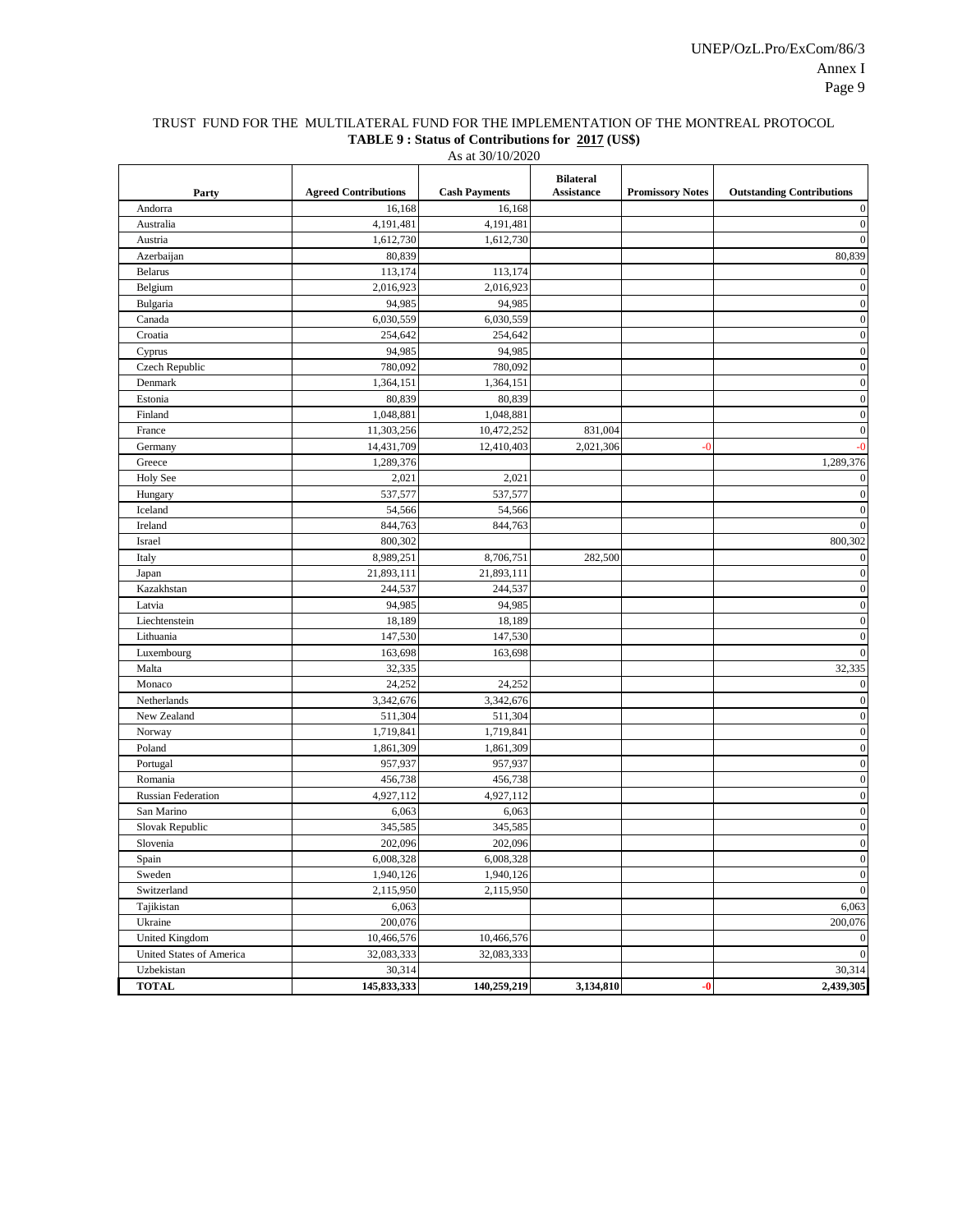## TRUST FUND FOR THE MULTILATERAL FUND FOR THE IMPLEMENTATION OF THE MONTREAL PROTOCOL **TABLE 10 : Status of Contributions for 2016 (US\$)**

As at 30/10/2020

| <b>Cash Payments</b><br><b>Outstanding Contributions</b><br><b>Agreed Contributions</b><br><b>Bilateral Assistance</b><br><b>Promissory Notes</b><br>Party<br>16,168<br>16,168<br>Andorra<br>4,191,481<br>4,191,481<br>Australia<br>1,612,730<br>1,612,730<br>Austria<br>80,839<br>80,839<br>Azerbaijan<br>113,174<br>113,174<br><b>Belarus</b><br>2,016,923<br>2,016,923<br>Belgium<br>Bulgaria<br>94,985<br>94,985<br>6,030,559<br>6,030,559<br>Canada<br>Croatia<br>254,642<br>254,642<br>94,985<br>94,985<br>Cyprus<br>Czech Republic<br>780,092<br>780,092<br>1,364,151<br>1,364,151<br>Denmark<br>80,839<br>Estonia<br>80,839<br>1,048,881<br>1,048,881<br>Finland<br>11,303,256<br>11,018,799<br>284,457<br>France<br>1,999,876<br>14,431,709<br>12,431,833<br>Germany<br>$-0$<br>1,289,376<br>1,289,376<br>Greece<br>Holy See<br>2,021<br>2,021<br>537,577<br>537,577<br>Hungary<br>54,566<br>54,566<br>Iceland<br>844,763<br>Ireland<br>844,763<br>800,302<br>Israel<br>8,989,251<br>1,525,450<br>7,463,801<br>Italy<br>21,893,111<br>21,753,838<br>139,273<br>Japan<br>Kazakhstan<br>244,537<br>244,537<br>94,985<br>94,985<br>Latvia<br>18,189<br>Liechtenstein<br>18,189<br>Lithuania<br>147,530<br>147,530<br>163,698<br>Luxembourg<br>163,698<br>32,335<br>32,335<br>Malta<br>24,252<br>24,252<br>Monaco<br>Netherlands<br>3,342,676<br>3,342,676<br>New Zealand<br>511,304<br>511,304<br>1,719,841<br>Norway<br>1,719,841<br>Poland<br>1,861,309<br>1,861,309<br>957,937<br>957,937<br>Portugal<br>456,738<br>456,738<br>Romania<br>4,927,112<br>4,260,436<br>666,676<br><b>Russian Federation</b><br>6,063<br>6,063<br>San Marino<br>Slovak Republic<br>345,585<br>345,585<br>202,096<br>202,096<br>Slovenia<br>4,833,750<br>6,008,328<br>1,174,578<br>Spain<br>1,940,126<br>1,940,126<br>Sweden<br>2,115,950<br>2,115,950<br>Switzerland<br>Tajikistan<br>6,063<br>Ukraine<br>200,076<br><b>United Kingdom</b><br>10,466,576<br>10,466,576<br>31,233,927<br>31,233,927<br>United States of America<br>Uzbekistan<br>30,314<br>144,983,927<br>136,786,648<br>5,790,310<br><b>TOTAL</b><br>$-0$<br>Disputed Contributions(*)<br>849,406<br>145,833,333<br>136,786,648<br>5,790,310<br><b>TOTAL</b><br>$-0$ |  |  |                      |
|---------------------------------------------------------------------------------------------------------------------------------------------------------------------------------------------------------------------------------------------------------------------------------------------------------------------------------------------------------------------------------------------------------------------------------------------------------------------------------------------------------------------------------------------------------------------------------------------------------------------------------------------------------------------------------------------------------------------------------------------------------------------------------------------------------------------------------------------------------------------------------------------------------------------------------------------------------------------------------------------------------------------------------------------------------------------------------------------------------------------------------------------------------------------------------------------------------------------------------------------------------------------------------------------------------------------------------------------------------------------------------------------------------------------------------------------------------------------------------------------------------------------------------------------------------------------------------------------------------------------------------------------------------------------------------------------------------------------------------------------------------------------------------------------------------------------------------------------------------------------------------------------------------------------------------------------------------------------------------------------------------------------------------------------------------------------------------------------------------------------------------------------------------------------------------------------------------------------------|--|--|----------------------|
|                                                                                                                                                                                                                                                                                                                                                                                                                                                                                                                                                                                                                                                                                                                                                                                                                                                                                                                                                                                                                                                                                                                                                                                                                                                                                                                                                                                                                                                                                                                                                                                                                                                                                                                                                                                                                                                                                                                                                                                                                                                                                                                                                                                                                           |  |  |                      |
|                                                                                                                                                                                                                                                                                                                                                                                                                                                                                                                                                                                                                                                                                                                                                                                                                                                                                                                                                                                                                                                                                                                                                                                                                                                                                                                                                                                                                                                                                                                                                                                                                                                                                                                                                                                                                                                                                                                                                                                                                                                                                                                                                                                                                           |  |  |                      |
|                                                                                                                                                                                                                                                                                                                                                                                                                                                                                                                                                                                                                                                                                                                                                                                                                                                                                                                                                                                                                                                                                                                                                                                                                                                                                                                                                                                                                                                                                                                                                                                                                                                                                                                                                                                                                                                                                                                                                                                                                                                                                                                                                                                                                           |  |  | $\theta$<br>$\theta$ |
|                                                                                                                                                                                                                                                                                                                                                                                                                                                                                                                                                                                                                                                                                                                                                                                                                                                                                                                                                                                                                                                                                                                                                                                                                                                                                                                                                                                                                                                                                                                                                                                                                                                                                                                                                                                                                                                                                                                                                                                                                                                                                                                                                                                                                           |  |  |                      |
|                                                                                                                                                                                                                                                                                                                                                                                                                                                                                                                                                                                                                                                                                                                                                                                                                                                                                                                                                                                                                                                                                                                                                                                                                                                                                                                                                                                                                                                                                                                                                                                                                                                                                                                                                                                                                                                                                                                                                                                                                                                                                                                                                                                                                           |  |  |                      |
|                                                                                                                                                                                                                                                                                                                                                                                                                                                                                                                                                                                                                                                                                                                                                                                                                                                                                                                                                                                                                                                                                                                                                                                                                                                                                                                                                                                                                                                                                                                                                                                                                                                                                                                                                                                                                                                                                                                                                                                                                                                                                                                                                                                                                           |  |  | $\mathbf{0}$         |
|                                                                                                                                                                                                                                                                                                                                                                                                                                                                                                                                                                                                                                                                                                                                                                                                                                                                                                                                                                                                                                                                                                                                                                                                                                                                                                                                                                                                                                                                                                                                                                                                                                                                                                                                                                                                                                                                                                                                                                                                                                                                                                                                                                                                                           |  |  | $\overline{0}$       |
|                                                                                                                                                                                                                                                                                                                                                                                                                                                                                                                                                                                                                                                                                                                                                                                                                                                                                                                                                                                                                                                                                                                                                                                                                                                                                                                                                                                                                                                                                                                                                                                                                                                                                                                                                                                                                                                                                                                                                                                                                                                                                                                                                                                                                           |  |  | $\mathbf{0}$         |
|                                                                                                                                                                                                                                                                                                                                                                                                                                                                                                                                                                                                                                                                                                                                                                                                                                                                                                                                                                                                                                                                                                                                                                                                                                                                                                                                                                                                                                                                                                                                                                                                                                                                                                                                                                                                                                                                                                                                                                                                                                                                                                                                                                                                                           |  |  | $\mathbf{0}$         |
|                                                                                                                                                                                                                                                                                                                                                                                                                                                                                                                                                                                                                                                                                                                                                                                                                                                                                                                                                                                                                                                                                                                                                                                                                                                                                                                                                                                                                                                                                                                                                                                                                                                                                                                                                                                                                                                                                                                                                                                                                                                                                                                                                                                                                           |  |  | $\boldsymbol{0}$     |
|                                                                                                                                                                                                                                                                                                                                                                                                                                                                                                                                                                                                                                                                                                                                                                                                                                                                                                                                                                                                                                                                                                                                                                                                                                                                                                                                                                                                                                                                                                                                                                                                                                                                                                                                                                                                                                                                                                                                                                                                                                                                                                                                                                                                                           |  |  | $\mathbf{0}$         |
|                                                                                                                                                                                                                                                                                                                                                                                                                                                                                                                                                                                                                                                                                                                                                                                                                                                                                                                                                                                                                                                                                                                                                                                                                                                                                                                                                                                                                                                                                                                                                                                                                                                                                                                                                                                                                                                                                                                                                                                                                                                                                                                                                                                                                           |  |  | $\mathbf{0}$         |
|                                                                                                                                                                                                                                                                                                                                                                                                                                                                                                                                                                                                                                                                                                                                                                                                                                                                                                                                                                                                                                                                                                                                                                                                                                                                                                                                                                                                                                                                                                                                                                                                                                                                                                                                                                                                                                                                                                                                                                                                                                                                                                                                                                                                                           |  |  | $\boldsymbol{0}$     |
|                                                                                                                                                                                                                                                                                                                                                                                                                                                                                                                                                                                                                                                                                                                                                                                                                                                                                                                                                                                                                                                                                                                                                                                                                                                                                                                                                                                                                                                                                                                                                                                                                                                                                                                                                                                                                                                                                                                                                                                                                                                                                                                                                                                                                           |  |  | $\mathbf{0}$         |
|                                                                                                                                                                                                                                                                                                                                                                                                                                                                                                                                                                                                                                                                                                                                                                                                                                                                                                                                                                                                                                                                                                                                                                                                                                                                                                                                                                                                                                                                                                                                                                                                                                                                                                                                                                                                                                                                                                                                                                                                                                                                                                                                                                                                                           |  |  | $\boldsymbol{0}$     |
|                                                                                                                                                                                                                                                                                                                                                                                                                                                                                                                                                                                                                                                                                                                                                                                                                                                                                                                                                                                                                                                                                                                                                                                                                                                                                                                                                                                                                                                                                                                                                                                                                                                                                                                                                                                                                                                                                                                                                                                                                                                                                                                                                                                                                           |  |  | -0                   |
|                                                                                                                                                                                                                                                                                                                                                                                                                                                                                                                                                                                                                                                                                                                                                                                                                                                                                                                                                                                                                                                                                                                                                                                                                                                                                                                                                                                                                                                                                                                                                                                                                                                                                                                                                                                                                                                                                                                                                                                                                                                                                                                                                                                                                           |  |  | -0                   |
|                                                                                                                                                                                                                                                                                                                                                                                                                                                                                                                                                                                                                                                                                                                                                                                                                                                                                                                                                                                                                                                                                                                                                                                                                                                                                                                                                                                                                                                                                                                                                                                                                                                                                                                                                                                                                                                                                                                                                                                                                                                                                                                                                                                                                           |  |  |                      |
|                                                                                                                                                                                                                                                                                                                                                                                                                                                                                                                                                                                                                                                                                                                                                                                                                                                                                                                                                                                                                                                                                                                                                                                                                                                                                                                                                                                                                                                                                                                                                                                                                                                                                                                                                                                                                                                                                                                                                                                                                                                                                                                                                                                                                           |  |  | $\boldsymbol{0}$     |
|                                                                                                                                                                                                                                                                                                                                                                                                                                                                                                                                                                                                                                                                                                                                                                                                                                                                                                                                                                                                                                                                                                                                                                                                                                                                                                                                                                                                                                                                                                                                                                                                                                                                                                                                                                                                                                                                                                                                                                                                                                                                                                                                                                                                                           |  |  | $\mathbf{0}$         |
|                                                                                                                                                                                                                                                                                                                                                                                                                                                                                                                                                                                                                                                                                                                                                                                                                                                                                                                                                                                                                                                                                                                                                                                                                                                                                                                                                                                                                                                                                                                                                                                                                                                                                                                                                                                                                                                                                                                                                                                                                                                                                                                                                                                                                           |  |  | $\boldsymbol{0}$     |
|                                                                                                                                                                                                                                                                                                                                                                                                                                                                                                                                                                                                                                                                                                                                                                                                                                                                                                                                                                                                                                                                                                                                                                                                                                                                                                                                                                                                                                                                                                                                                                                                                                                                                                                                                                                                                                                                                                                                                                                                                                                                                                                                                                                                                           |  |  | $\theta$             |
|                                                                                                                                                                                                                                                                                                                                                                                                                                                                                                                                                                                                                                                                                                                                                                                                                                                                                                                                                                                                                                                                                                                                                                                                                                                                                                                                                                                                                                                                                                                                                                                                                                                                                                                                                                                                                                                                                                                                                                                                                                                                                                                                                                                                                           |  |  | 800,302              |
|                                                                                                                                                                                                                                                                                                                                                                                                                                                                                                                                                                                                                                                                                                                                                                                                                                                                                                                                                                                                                                                                                                                                                                                                                                                                                                                                                                                                                                                                                                                                                                                                                                                                                                                                                                                                                                                                                                                                                                                                                                                                                                                                                                                                                           |  |  | $\boldsymbol{0}$     |
|                                                                                                                                                                                                                                                                                                                                                                                                                                                                                                                                                                                                                                                                                                                                                                                                                                                                                                                                                                                                                                                                                                                                                                                                                                                                                                                                                                                                                                                                                                                                                                                                                                                                                                                                                                                                                                                                                                                                                                                                                                                                                                                                                                                                                           |  |  | $\mathbf{0}$         |
|                                                                                                                                                                                                                                                                                                                                                                                                                                                                                                                                                                                                                                                                                                                                                                                                                                                                                                                                                                                                                                                                                                                                                                                                                                                                                                                                                                                                                                                                                                                                                                                                                                                                                                                                                                                                                                                                                                                                                                                                                                                                                                                                                                                                                           |  |  | $\boldsymbol{0}$     |
|                                                                                                                                                                                                                                                                                                                                                                                                                                                                                                                                                                                                                                                                                                                                                                                                                                                                                                                                                                                                                                                                                                                                                                                                                                                                                                                                                                                                                                                                                                                                                                                                                                                                                                                                                                                                                                                                                                                                                                                                                                                                                                                                                                                                                           |  |  | $\boldsymbol{0}$     |
|                                                                                                                                                                                                                                                                                                                                                                                                                                                                                                                                                                                                                                                                                                                                                                                                                                                                                                                                                                                                                                                                                                                                                                                                                                                                                                                                                                                                                                                                                                                                                                                                                                                                                                                                                                                                                                                                                                                                                                                                                                                                                                                                                                                                                           |  |  | $\mathbf{0}$         |
|                                                                                                                                                                                                                                                                                                                                                                                                                                                                                                                                                                                                                                                                                                                                                                                                                                                                                                                                                                                                                                                                                                                                                                                                                                                                                                                                                                                                                                                                                                                                                                                                                                                                                                                                                                                                                                                                                                                                                                                                                                                                                                                                                                                                                           |  |  | $\boldsymbol{0}$     |
|                                                                                                                                                                                                                                                                                                                                                                                                                                                                                                                                                                                                                                                                                                                                                                                                                                                                                                                                                                                                                                                                                                                                                                                                                                                                                                                                                                                                                                                                                                                                                                                                                                                                                                                                                                                                                                                                                                                                                                                                                                                                                                                                                                                                                           |  |  | $\mathbf{0}$         |
|                                                                                                                                                                                                                                                                                                                                                                                                                                                                                                                                                                                                                                                                                                                                                                                                                                                                                                                                                                                                                                                                                                                                                                                                                                                                                                                                                                                                                                                                                                                                                                                                                                                                                                                                                                                                                                                                                                                                                                                                                                                                                                                                                                                                                           |  |  | $\boldsymbol{0}$     |
|                                                                                                                                                                                                                                                                                                                                                                                                                                                                                                                                                                                                                                                                                                                                                                                                                                                                                                                                                                                                                                                                                                                                                                                                                                                                                                                                                                                                                                                                                                                                                                                                                                                                                                                                                                                                                                                                                                                                                                                                                                                                                                                                                                                                                           |  |  | $\boldsymbol{0}$     |
|                                                                                                                                                                                                                                                                                                                                                                                                                                                                                                                                                                                                                                                                                                                                                                                                                                                                                                                                                                                                                                                                                                                                                                                                                                                                                                                                                                                                                                                                                                                                                                                                                                                                                                                                                                                                                                                                                                                                                                                                                                                                                                                                                                                                                           |  |  | $\boldsymbol{0}$     |
|                                                                                                                                                                                                                                                                                                                                                                                                                                                                                                                                                                                                                                                                                                                                                                                                                                                                                                                                                                                                                                                                                                                                                                                                                                                                                                                                                                                                                                                                                                                                                                                                                                                                                                                                                                                                                                                                                                                                                                                                                                                                                                                                                                                                                           |  |  | $\mathbf{0}$         |
|                                                                                                                                                                                                                                                                                                                                                                                                                                                                                                                                                                                                                                                                                                                                                                                                                                                                                                                                                                                                                                                                                                                                                                                                                                                                                                                                                                                                                                                                                                                                                                                                                                                                                                                                                                                                                                                                                                                                                                                                                                                                                                                                                                                                                           |  |  | $\boldsymbol{0}$     |
|                                                                                                                                                                                                                                                                                                                                                                                                                                                                                                                                                                                                                                                                                                                                                                                                                                                                                                                                                                                                                                                                                                                                                                                                                                                                                                                                                                                                                                                                                                                                                                                                                                                                                                                                                                                                                                                                                                                                                                                                                                                                                                                                                                                                                           |  |  | $\boldsymbol{0}$     |
|                                                                                                                                                                                                                                                                                                                                                                                                                                                                                                                                                                                                                                                                                                                                                                                                                                                                                                                                                                                                                                                                                                                                                                                                                                                                                                                                                                                                                                                                                                                                                                                                                                                                                                                                                                                                                                                                                                                                                                                                                                                                                                                                                                                                                           |  |  | $\boldsymbol{0}$     |
|                                                                                                                                                                                                                                                                                                                                                                                                                                                                                                                                                                                                                                                                                                                                                                                                                                                                                                                                                                                                                                                                                                                                                                                                                                                                                                                                                                                                                                                                                                                                                                                                                                                                                                                                                                                                                                                                                                                                                                                                                                                                                                                                                                                                                           |  |  | $\boldsymbol{0}$     |
|                                                                                                                                                                                                                                                                                                                                                                                                                                                                                                                                                                                                                                                                                                                                                                                                                                                                                                                                                                                                                                                                                                                                                                                                                                                                                                                                                                                                                                                                                                                                                                                                                                                                                                                                                                                                                                                                                                                                                                                                                                                                                                                                                                                                                           |  |  | $\mathbf{0}$         |
|                                                                                                                                                                                                                                                                                                                                                                                                                                                                                                                                                                                                                                                                                                                                                                                                                                                                                                                                                                                                                                                                                                                                                                                                                                                                                                                                                                                                                                                                                                                                                                                                                                                                                                                                                                                                                                                                                                                                                                                                                                                                                                                                                                                                                           |  |  | $\mathbf{0}$         |
|                                                                                                                                                                                                                                                                                                                                                                                                                                                                                                                                                                                                                                                                                                                                                                                                                                                                                                                                                                                                                                                                                                                                                                                                                                                                                                                                                                                                                                                                                                                                                                                                                                                                                                                                                                                                                                                                                                                                                                                                                                                                                                                                                                                                                           |  |  | $\boldsymbol{0}$     |
|                                                                                                                                                                                                                                                                                                                                                                                                                                                                                                                                                                                                                                                                                                                                                                                                                                                                                                                                                                                                                                                                                                                                                                                                                                                                                                                                                                                                                                                                                                                                                                                                                                                                                                                                                                                                                                                                                                                                                                                                                                                                                                                                                                                                                           |  |  | $\boldsymbol{0}$     |
|                                                                                                                                                                                                                                                                                                                                                                                                                                                                                                                                                                                                                                                                                                                                                                                                                                                                                                                                                                                                                                                                                                                                                                                                                                                                                                                                                                                                                                                                                                                                                                                                                                                                                                                                                                                                                                                                                                                                                                                                                                                                                                                                                                                                                           |  |  | $-0$                 |
|                                                                                                                                                                                                                                                                                                                                                                                                                                                                                                                                                                                                                                                                                                                                                                                                                                                                                                                                                                                                                                                                                                                                                                                                                                                                                                                                                                                                                                                                                                                                                                                                                                                                                                                                                                                                                                                                                                                                                                                                                                                                                                                                                                                                                           |  |  | $\boldsymbol{0}$     |
|                                                                                                                                                                                                                                                                                                                                                                                                                                                                                                                                                                                                                                                                                                                                                                                                                                                                                                                                                                                                                                                                                                                                                                                                                                                                                                                                                                                                                                                                                                                                                                                                                                                                                                                                                                                                                                                                                                                                                                                                                                                                                                                                                                                                                           |  |  | $\boldsymbol{0}$     |
|                                                                                                                                                                                                                                                                                                                                                                                                                                                                                                                                                                                                                                                                                                                                                                                                                                                                                                                                                                                                                                                                                                                                                                                                                                                                                                                                                                                                                                                                                                                                                                                                                                                                                                                                                                                                                                                                                                                                                                                                                                                                                                                                                                                                                           |  |  | 6,063                |
|                                                                                                                                                                                                                                                                                                                                                                                                                                                                                                                                                                                                                                                                                                                                                                                                                                                                                                                                                                                                                                                                                                                                                                                                                                                                                                                                                                                                                                                                                                                                                                                                                                                                                                                                                                                                                                                                                                                                                                                                                                                                                                                                                                                                                           |  |  | 200,076              |
|                                                                                                                                                                                                                                                                                                                                                                                                                                                                                                                                                                                                                                                                                                                                                                                                                                                                                                                                                                                                                                                                                                                                                                                                                                                                                                                                                                                                                                                                                                                                                                                                                                                                                                                                                                                                                                                                                                                                                                                                                                                                                                                                                                                                                           |  |  | $\mathbf{0}$         |
|                                                                                                                                                                                                                                                                                                                                                                                                                                                                                                                                                                                                                                                                                                                                                                                                                                                                                                                                                                                                                                                                                                                                                                                                                                                                                                                                                                                                                                                                                                                                                                                                                                                                                                                                                                                                                                                                                                                                                                                                                                                                                                                                                                                                                           |  |  | $\mathbf{0}$         |
|                                                                                                                                                                                                                                                                                                                                                                                                                                                                                                                                                                                                                                                                                                                                                                                                                                                                                                                                                                                                                                                                                                                                                                                                                                                                                                                                                                                                                                                                                                                                                                                                                                                                                                                                                                                                                                                                                                                                                                                                                                                                                                                                                                                                                           |  |  | 30,314               |
|                                                                                                                                                                                                                                                                                                                                                                                                                                                                                                                                                                                                                                                                                                                                                                                                                                                                                                                                                                                                                                                                                                                                                                                                                                                                                                                                                                                                                                                                                                                                                                                                                                                                                                                                                                                                                                                                                                                                                                                                                                                                                                                                                                                                                           |  |  | 2,406,970            |
|                                                                                                                                                                                                                                                                                                                                                                                                                                                                                                                                                                                                                                                                                                                                                                                                                                                                                                                                                                                                                                                                                                                                                                                                                                                                                                                                                                                                                                                                                                                                                                                                                                                                                                                                                                                                                                                                                                                                                                                                                                                                                                                                                                                                                           |  |  | 849,406              |
|                                                                                                                                                                                                                                                                                                                                                                                                                                                                                                                                                                                                                                                                                                                                                                                                                                                                                                                                                                                                                                                                                                                                                                                                                                                                                                                                                                                                                                                                                                                                                                                                                                                                                                                                                                                                                                                                                                                                                                                                                                                                                                                                                                                                                           |  |  | 3,256,376            |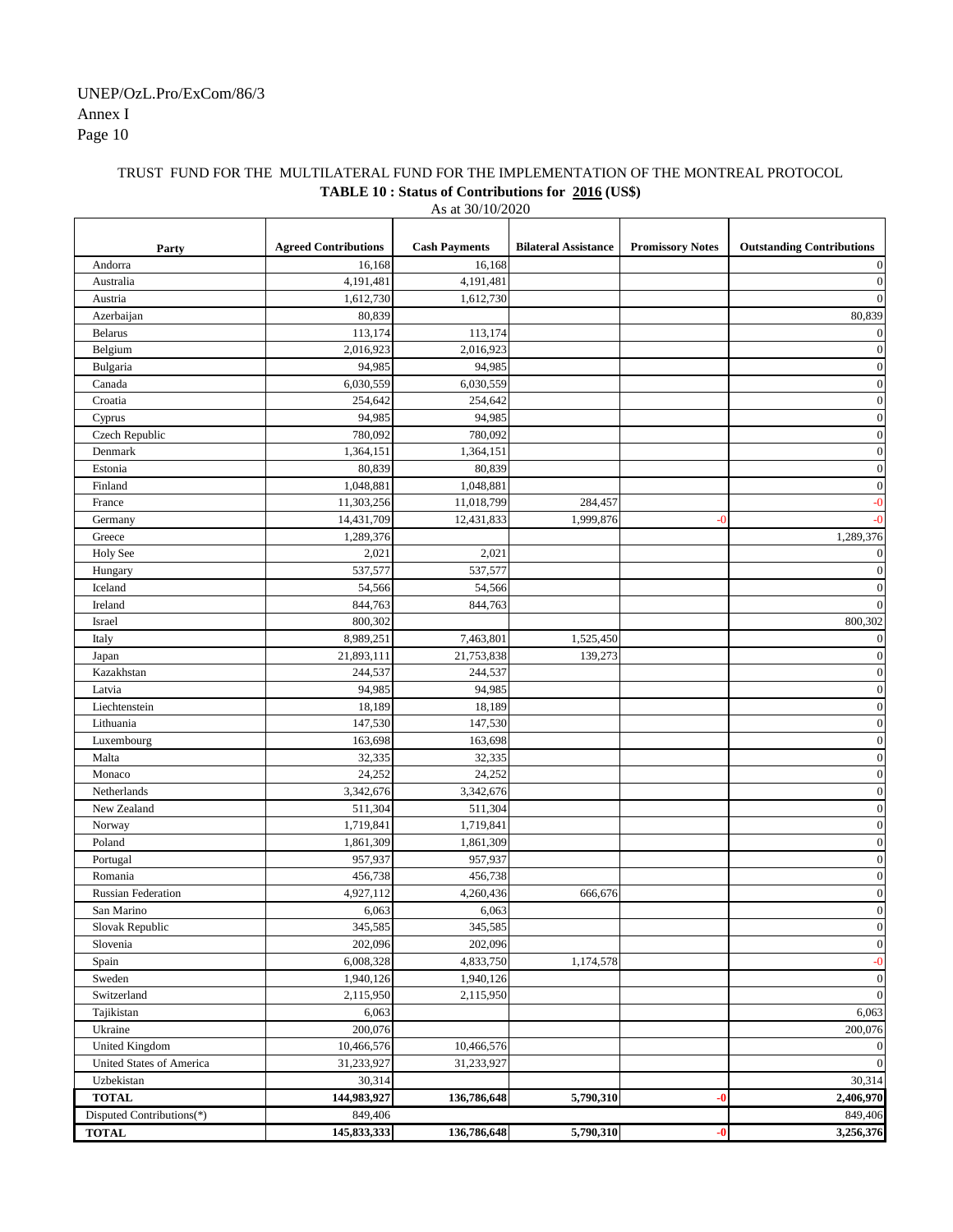#### TRUST FUND FOR THE MULTILATERAL FUND FOR THE IMPLEMENTATION OF THE MONTREAL PROTOCOL **TABLE 11 : Status of Contributions for 2015 (US\$)**

| Party                                     | <b>Agreed Contributions</b> | <b>Cash Payments</b> | <b>Bilateral Assistance</b> | <b>Promissory Notes</b> | <b>Outstanding Contributions</b> |
|-------------------------------------------|-----------------------------|----------------------|-----------------------------|-------------------------|----------------------------------|
| Andorra                                   | 16,168                      | 16,168               |                             |                         | $\boldsymbol{0}$                 |
| Australia                                 | 4,191,481                   | 4,191,481            |                             |                         | $\boldsymbol{0}$                 |
| Austria                                   | 1,612,730                   | 1,612,730            |                             |                         | $\boldsymbol{0}$                 |
| Azerbaijan                                | 80,839                      |                      |                             |                         | 80,839                           |
| <b>Belarus</b>                            | 113,174                     |                      |                             |                         | 113,174                          |
| Belgium                                   | 2,016,923                   | 2,016,923            |                             |                         | $\boldsymbol{0}$                 |
| Bulgaria                                  | 94,985                      | 94,985               |                             |                         | $\boldsymbol{0}$                 |
| Canada                                    | 6,030,559                   | 6,030,559            |                             |                         | $\boldsymbol{0}$                 |
| Croatia                                   | 254,642                     | 254,642              |                             |                         | $-0$                             |
| Cyprus                                    | 94,985                      | 94,985               |                             |                         | $\boldsymbol{0}$                 |
| Czech Republic                            | 780,092                     | 780,092              |                             |                         | $\boldsymbol{0}$                 |
| Denmark                                   | 1,364,151                   | 1,364,151            |                             |                         | $\boldsymbol{0}$                 |
| Estonia                                   | 80,839                      | 80,839               |                             |                         | $\boldsymbol{0}$                 |
| Finland                                   | 1,048,881                   | 1,048,881            |                             |                         | $\boldsymbol{0}$                 |
| France                                    | 11,303,256                  | 11,257,491           | 45,765                      |                         | $\boldsymbol{0}$                 |
| Germany                                   | 14,431,709                  | 9,694,780            | 4,736,929                   |                         | $-0$                             |
| Greece                                    | 1,289,376                   |                      |                             |                         | 1,289,376                        |
| <b>Holy See</b>                           | 2,021                       | 2,021                |                             |                         | $\boldsymbol{0}$                 |
| Hungary                                   | 537,577                     | 537,577              |                             |                         | $\boldsymbol{0}$                 |
| Iceland                                   | 54,566                      | 54,566               |                             |                         | $\boldsymbol{0}$                 |
| Ireland                                   | 844,763                     | 844,763              |                             |                         | $\boldsymbol{0}$                 |
| Israel                                    | 800,302                     |                      |                             |                         | 800,302                          |
| Italy                                     | 8,989,251                   | 8,706,751            | 282,500                     |                         | $\boldsymbol{0}$                 |
| Japan                                     | 21,893,111                  | 21,712,311           | 180,800                     |                         | $\boldsymbol{0}$                 |
| Kazakhstan                                | 244,537                     | 244,537              |                             |                         | $\boldsymbol{0}$                 |
| Latvia                                    | 94,985                      | 94,985               |                             |                         | $\boldsymbol{0}$                 |
| Liechtenstein                             | 18,189                      | 18,189               |                             |                         | $\boldsymbol{0}$                 |
| Lithuania                                 | 147,530                     | 147,530              |                             |                         | $\boldsymbol{0}$                 |
| Luxembourg                                | 163,698                     | 163,698              |                             |                         | $\boldsymbol{0}$                 |
| Malta                                     | 32,335                      | 32,335               |                             |                         | $\boldsymbol{0}$                 |
| Monaco                                    | 24,252                      | 24,252               |                             |                         | $\boldsymbol{0}$                 |
| Netherlands                               | 3,342,676                   | 3,342,676            |                             |                         | $\boldsymbol{0}$                 |
| New Zealand                               | 511,304                     | 511,304              |                             |                         | $\boldsymbol{0}$                 |
| Norway                                    | 1,719,841                   | 1,719,841            |                             |                         | $\boldsymbol{0}$                 |
| Poland                                    | 1,861,309                   | 1,861,309            |                             |                         | $-0$                             |
| Portugal                                  | 957,937                     | 957,937              |                             |                         | $\boldsymbol{0}$                 |
| Romania                                   | 456,738                     | 456,738              |                             |                         | $\boldsymbol{0}$                 |
| <b>Russian Federation</b>                 | 4,927,112                   | 4,927,112            |                             |                         | $-0$                             |
| San Marino                                | 6,063                       | 6,063                |                             |                         | $\boldsymbol{0}$                 |
| Slovak Republic                           | 345,585                     | 345,585              |                             |                         | $-0$                             |
| Slovenia                                  | 202,096                     | 202,096              |                             |                         | $\boldsymbol{0}$                 |
| Spain                                     | 6,008,328                   | 6,008,328            |                             |                         | $\Omega$                         |
| Sweden                                    | 1,940,126                   | 1,940,126            |                             |                         | $\boldsymbol{0}$                 |
| Switzerland                               | 2,115,950                   | 2,115,950            |                             |                         | $\mathbf{0}$                     |
| Tajikistan                                | 6,063                       |                      |                             |                         | 6,063                            |
| Ukraine                                   | 200,076                     |                      |                             |                         | 200,076                          |
| United Kingdom                            | 10,466,576                  | 10,466,576           |                             |                         | $\boldsymbol{0}$                 |
| United States of America                  | 31,631,269                  | 31,631,269           |                             |                         | $-0$                             |
| Uzbekistan                                | 30,314                      |                      |                             |                         | 30,314                           |
| <b>TOTAL</b>                              | 145,381,269<br>452,064      | 137,615,134          | 5,245,994                   |                         | 2,520,142<br>452,064             |
| Disputed Contributions(*)<br><b>TOTAL</b> | 145,833,333                 | 137,615,134          | 5,245,994                   |                         | 2,972,206                        |
|                                           |                             |                      |                             |                         |                                  |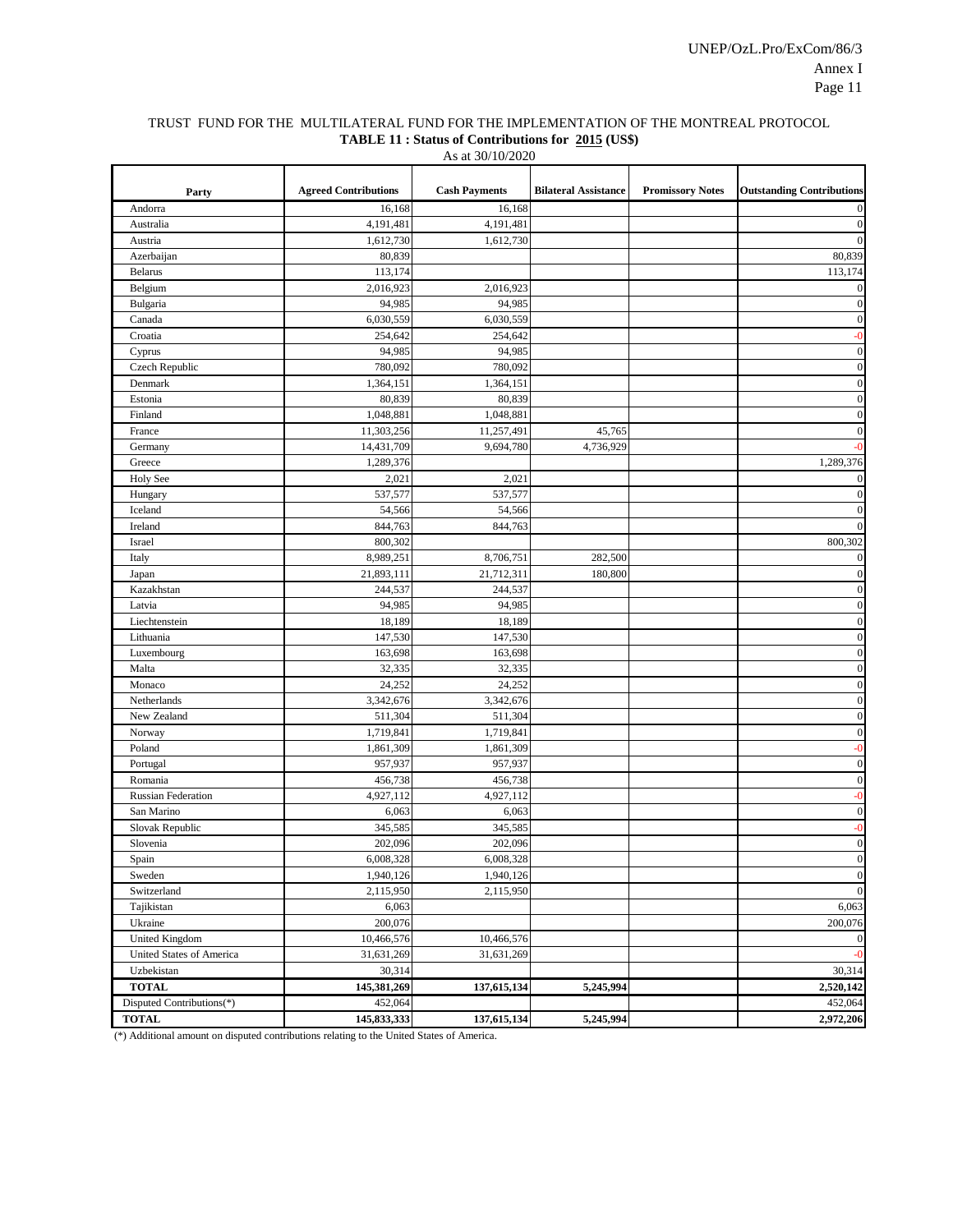# TRUST FUND FOR THE MULTILATERAL FUND FOR THE IMPLEMENTATION OF THE MONTREAL PROTOCOL **TABLE 12 : Status of Contributions for 2012 - 2014 (US\$)**

| As at 30/10/2020          |                             |                      |                             |                         |                              |  |
|---------------------------|-----------------------------|----------------------|-----------------------------|-------------------------|------------------------------|--|
| Party                     | <b>Agreed Contributions</b> | <b>Cash Payments</b> | <b>Bilateral Assistance</b> | <b>Promissory Notes</b> | Outstanding<br>Contributions |  |
| Andorra                   | 35,720                      | 35,787               | $\mathbf{0}$                | $\mathbf{0}$            | $-67$                        |  |
| Australia                 | 9,863,697                   | 9,863,697            | $\boldsymbol{0}$            | $\boldsymbol{0}$        | $\overline{0}$               |  |
| Austria                   | 4,342,476                   | 4,342,476            | $\mathbf{0}$                | $\boldsymbol{0}$        |                              |  |
| Azerbaijan                | 76,542                      | $\mathbf{0}$         | $\boldsymbol{0}$            | $\mathbf{0}$            | 76,542                       |  |
| <b>Belarus</b>            | 214,317                     | $\overline{0}$       | $\mathbf{0}$                | $\overline{0}$          | 214,317                      |  |
| Belgium                   | 5,485,501                   | 5,485,501            | $\boldsymbol{0}$            | $\boldsymbol{0}$        | 0                            |  |
| Bulgaria                  | 193,906                     | 193,906              | $\boldsymbol{0}$            | $\mathbf{0}$            | $\overline{0}$               |  |
| Canada                    | 16,364,653                  | 16,364,653           | $\boldsymbol{0}$            | $\boldsymbol{0}$        | $\overline{0}$               |  |
| Croatia                   | 164,729                     | 164,729              | $\mathbf{0}$                | $\boldsymbol{0}$        | $\overline{0}$               |  |
| Cyprus                    | 234,728                     | 234,728              | $\mathbf{0}$                | $\boldsymbol{0}$        | $\Omega$                     |  |
| Czech Republic            | 1,780,874                   | 1,780,874            | $\boldsymbol{0}$            | $\boldsymbol{0}$        | 0                            |  |
| Denmark                   | 3,755,655                   | 3,755,655            | $\mathbf{0}$                | $\boldsymbol{0}$        | $\Omega$                     |  |
| Estonia                   | 204,112                     | 204,112              | $\mathbf{0}$                | $\mathbf{0}$            |                              |  |
| Finland                   | 2,888,180                   | 2,888,180            | $\mathbf{0}$                | $\mathbf{0}$            |                              |  |
| France                    | 31,244,394                  | 30,502,388           | 742,006                     | $\boldsymbol{0}$        |                              |  |
| Germany                   | 40,914,185                  | 33,374,301           | 7,539,884                   | $\mathbf{0}$            |                              |  |
| Greece                    | 3,526,029                   | 1,175,343            | $\theta$                    | $\overline{0}$          | 2,350,686                    |  |
| <b>Holy See</b>           | 5,103                       | 5,103                | $\mathbf{0}$                | $\mathbf{0}$            |                              |  |
| Hungary                   | 1,484,912                   | 1,484,912            | $\boldsymbol{0}$            | $\boldsymbol{0}$        |                              |  |
| Iceland                   | 214,317                     | 214,317              | $\mathbf{0}$                | $\overline{0}$          |                              |  |
| Ireland                   | 2,541,190                   | 2,541,190            | $\mathbf{0}$                | $\mathbf{0}$            |                              |  |
| Israel                    | 1,959,472                   |                      | $\mathbf{0}$                | $\mathbf{0}$            | 1,959,472                    |  |
| Italy                     | 25,508,856                  | 24,700,925           | 807,931                     | $\boldsymbol{0}$        | 0                            |  |
| Japan                     | 63,937,981                  | 62,395,788           | 1,542,194                   | $\boldsymbol{0}$        | $\overline{0}$               |  |
| Kazakhstan                | 128,906                     | 128,906              | $\boldsymbol{0}$            | $\boldsymbol{0}$        | $\overline{0}$               |  |
| Latvia                    | 193,906                     | 193,906              | $\mathbf{0}$                | $\overline{0}$          | 0                            |  |
| Liechtenstein             | 45,925                      | 45,925               | $\boldsymbol{0}$            | $\boldsymbol{0}$        | 0                            |  |
| Lithuania                 | 331,681                     | 331,680              | $\mathbf{0}$                | $\overline{0}$          |                              |  |
| Luxembourg                | 459,251                     | 459,251              | $\boldsymbol{0}$            | $\boldsymbol{0}$        | 0                            |  |
| Malta                     | 86,747                      | 86,747               | $\mathbf{0}$                | $\overline{0}$          | $\overline{0}$               |  |
| Monaco                    | 15,308                      | 15,308               | $\boldsymbol{0}$            | $\boldsymbol{0}$        | $\overline{0}$               |  |
| Netherlands               | 9,465,679                   | 9,465,679            | $\mathbf{0}$                | $\boldsymbol{0}$        | $\overline{0}$               |  |
| New Zealand               | 1,393,062                   | 1,393,062            | $\boldsymbol{0}$            | $\boldsymbol{0}$        | $\overline{0}$               |  |
| Norway                    | 4,444,532                   | 4,444,532            | $\boldsymbol{0}$            | $\boldsymbol{0}$        | $\Omega$                     |  |
| Poland                    | 4,225,112                   | 4,225,112            | $\boldsymbol{0}$            | $\boldsymbol{0}$        |                              |  |
| Portugal                  | 2,607,527                   | 2,607,528            | $\boldsymbol{0}$            | $\boldsymbol{0}$        |                              |  |
| Romania                   | 903,194                     | 903,194              | $\mathbf{0}$                | $\mathbf{0}$            |                              |  |
| <b>Russian Federation</b> | 8,174,672                   | 5,449,782            | $\mathbf{0}$                | $\overline{0}$          | 2,724,891                    |  |
| San Marino                | 15,308                      | 15,308               | $\mathbf{0}$                | $\mathbf{0}$            |                              |  |
| Slovak Republic           | 724,596                     | 724,596              | $\boldsymbol{0}$            | $\boldsymbol{0}$        | 0                            |  |
| Slovenia                  | 525,588                     | 525,588              | $\mathbf{0}$                | $\boldsymbol{0}$        | 0                            |  |
| Spain                     | 16,211,570                  | 15,320,620           | 890,950                     | $\overline{0}$          |                              |  |
| Sweden                    | 5,429,370                   | 5,429,370            | $\boldsymbol{0}$            | $\overline{0}$          |                              |  |
| Switzerland               | 5,766,155                   | 5,766,155            | $\mathbf{0}$                | $\boldsymbol{0}$        | $\boldsymbol{0}$             |  |
| Tajikistan                | 10,206                      | $\mathbf{0}$         | $\boldsymbol{0}$            | $\boldsymbol{0}$        | 10,206                       |  |
| Ukraine                   | 443,943                     | $\theta$             | $\boldsymbol{0}$            | $\mathbf{0}$            | 443,943                      |  |
| <b>United Kingdom</b>     | 33,698,837                  | 33,698,837           | $\boldsymbol{0}$            | $\boldsymbol{0}$        |                              |  |
| United States of America  | 84,522,090                  | 84,522,090           | $\boldsymbol{0}$            | $\boldsymbol{0}$        | $\boldsymbol{0}$             |  |
| Uzbekistan                | 51,028                      | $\mathbf{0}$         | $\mathbf{0}$                | $\boldsymbol{0}$        | 51,028                       |  |
| <b>TOTAL</b>              | 396,815,725                 | 377,461,743          | 11,522,964                  | $\bf{0}$                | 7,831,018                    |  |
| Disputed Contributions(*) | 3,477,910                   |                      |                             |                         | 3,477,910                    |  |
| <b>TOTAL</b>              | 400,293,635                 | 377,461,743          | 11,522,964                  | $\boldsymbol{0}$        | 11,308,928                   |  |
|                           |                             |                      |                             |                         |                              |  |